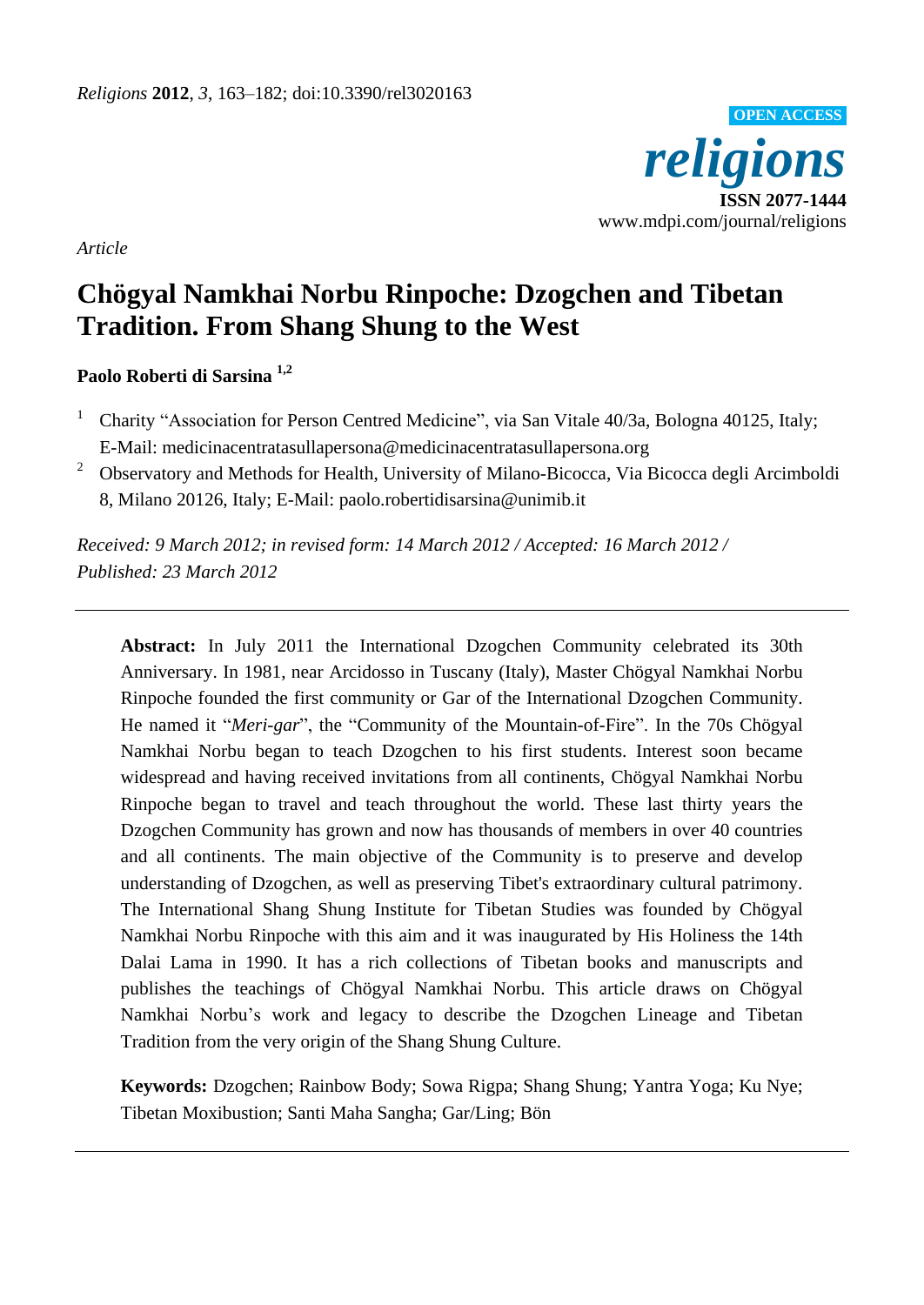### **1. Chögyal Namkhai Norbu**

Chögyal Namkhai Norbu Rinpoche (*chos rgyal nam mkha'I nor bu*) was born in Derghe (Kham, Eastern Tibet) on December 8th 1938. At the age of two he was recognised by Palyul Karma Yangsid (*dpal yul ka rma yang srid*) and Shechen Rabjam (*zhe chen rab 'byams*) as the reincarnation or tulku (*sprul sku*) of the great Dzogchen Master Adzom Drugpa Drodul Pawo Dorje (*a 'dzom 'brug pa 'gro 'dul dpa' bo rdo rje*, 1842–1924). When he was three years old, His Holiness the XVI Gyalwa Karmapa, Rangjung Rigpe Dorje (*rang 'byung rig pa'I rdo rje*, 1924–1981), and His Eminence the XI Tai Situpa Rinpoche, Pema Wangchuk Gyalpo (*ta'i sit u padma dbang phyug rdo rje*, 1886–1952), recognised him as the mind reincarnation of Shabdrung Ngawang Namgyal *(zhabs drung ngag dbang rnam rgyal*, 1594–1651), the first Dharmaraja of Bhutan, the unifier of Bhutan as a nation state.

*Chögyal* (*chos rgyal*) means "Dharma Raja" or "Religious King" is a title conferred upon a special class of temporal and spiritual rulers. Master Namkhai Norbu holds this title as an acknowledged reincarnation of Shabdrung Ngawang Namgyal.

As Shabdrung Ngawang Namgyal was the 18th Abbott of Ralung Monastery (*rva lung*), the traditional seat of the Drukpa Kagyu (*'brug pa bka' brgyud*) Lineage of Tibetan Buddhism, thus Chögyal Namkhai Norbu Rinpoche is linked to Ralung Monastery, built in 1180 as the residence of Drogon Tsangpa Gyare Gyalwang Drukpa (*'gro mgon tsang pa rgya ras*, 1161–1211), the founder of the Drugpa Kagyu Lineage.

*Rinpoche* (*rin po che*) means "Precious", it is used to address or describe Tibetan lamas and other high-ranking or high-respected Masters. This honor is generally bestowed on reincarnated lama (*sprul sku* tulku), by protocol.

Chögyal Namkhai Norbu Rinpoche is one of the prime living masters of **Dzogchen** (*rdzogs chen*) and is among the last generation of Tibetans to have been fully educated in Tibet.

*Dzogchen* (*rdzogs chen*), or "*Total Perfection*" or "*Total Completeness*", is a Teaching which reveals the original state of every individual, a condition which is presented as "perfect" because of its infinite potentiality to manifest in the variety of all phenomena of existence. Once directly awakened by the master, this perfection is experienced as one"s innermost nature, the Nature of Mind. Continuous awareness of this nature, then, is the fundamental practice that leads to the unveiling or manifestation of one's primordial potentiality  $[1-11]$ .

In his early years Chögyal Namkhai Norbu Rinpoche was sent by his family to study at important Buddhist monasteries and colleges (Gonchen Monastery, Ohon tyo, Ku Ser Serjong and Zongsar Khamchen in Derghe) where he spent twelve years studying the Five Major Arts or Fields of Knowledge or Five Sciences (Art, Medicine, Grammar, Logic, Inner Meaning) and the Five Minor Arts (Rhetoric, Poetry, Syntax, Drama, Astrology) acquiring a vast and profound knowledge of all of them and excelling in the philosophical, medical, and religious fields. From Gonchen Monastery of the Sakyapa Lineage, where he studied Buddhist philosophy for many years with Khyenrab Chökyi Odzer, he received a degree.

He also received numerous Tantric and Dzogchen transmissions and teachings from many Masters, including his paternal uncle the yogin Togden (*rtogs ldan*) (a title which means "Endowed With Realisation", an expression accorded to highly realised yogins in Tibet) Ugyen Tendzin (*u rgyan bstan 'dzin*, 1888–1962) [12] a yogin who in a single lifetime transcended the limits of dualistic phenomena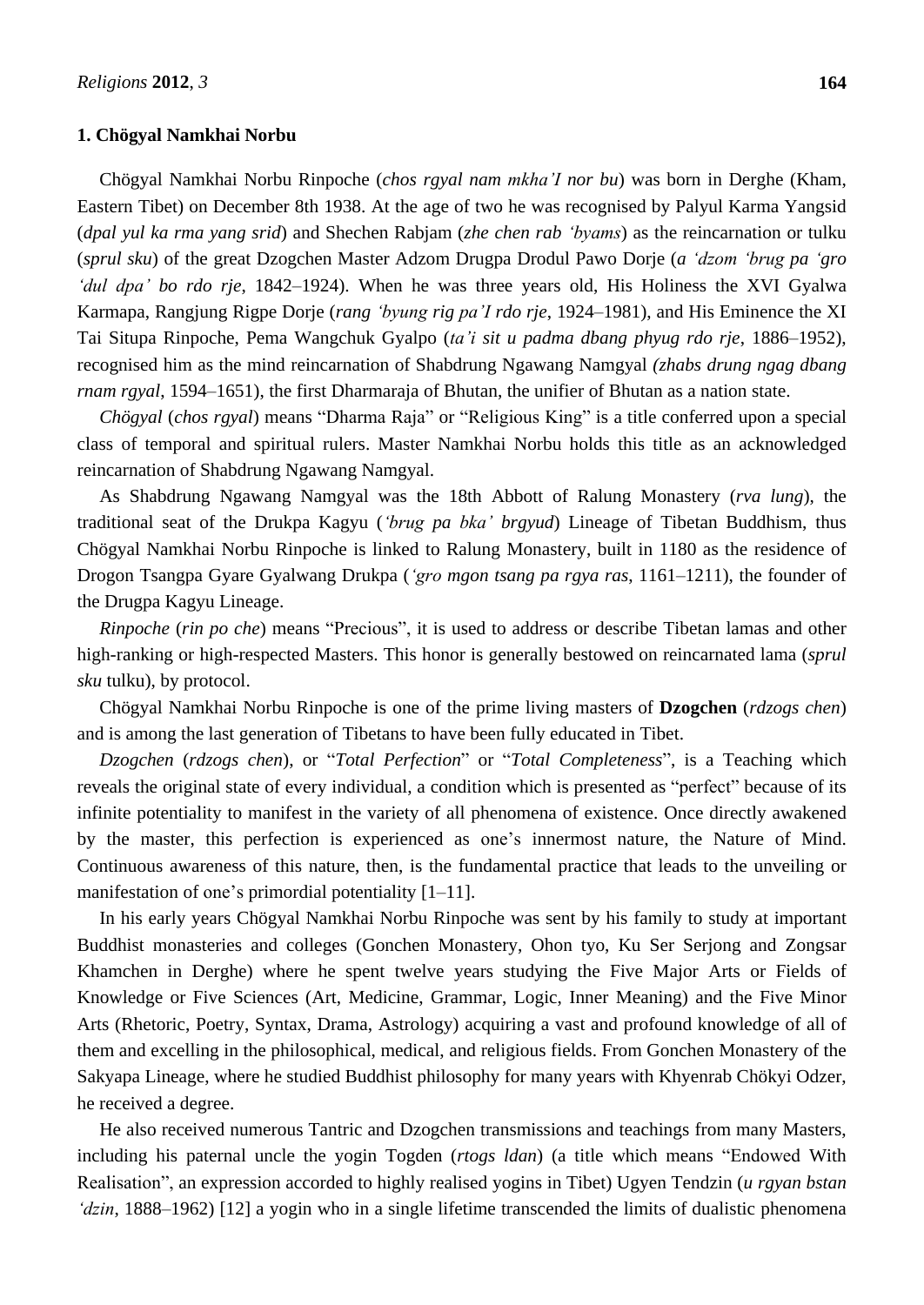to attain the total freedom of authentic reality and achieve the *Rainbow Body;* and, besides his maternal uncle Khyentse Rinpoche Chökyi Wangchug (*mkhyen brtse rin po che chos kyi dbang phyug*), from Drubwang Rinpoche Kunga Palden (*'grub dbang rin po che kun dga' dpal ldan*), Negyab Rinpoche (*gnas rgyab rin po che*), Drugse Gyurmed Dorje (*'brug sras 'gyur med rdo rje*) and Dzongsar Khyentse Rinpoche (*rdzong gsar mkhyen brtse*). In 1951 he also received teachings from the yogini Master Ayu Khandro Dorje Paldrön (*a yo mkha' 'gro rdo rje dpal sgron*, 1838–1953), a disciple of Jamyang Khyentse Wangpo (*'jam dbyangs mkhyen brtse dbang po*) and Nyala Pema Dündul (*nyag bla pad ma bdud 'dul*). She spent over fifty years in dark retreat and she also manifested the Rainbow Body.

The "*Rainbow Body*" (*'ja' lus*) is the transmutation of the physical constituents of the body into the essence of the five elements of which it is composed: the five lights. Thus an immaterial body, invisible to the physical eye, continues to live, actively working for the benefit of all sentient beings.

Rinpoche was invited to China in 1953 as a representative of the Tibetan monasteries. After visiting Chengdu and Chungchin, he accepted the invitation to teach Tibetan language in Menyag. From 1954 to 1957 he taught Tibetan language at the South-western University for Minorities in Chengdu (Sichuan), People"s Republic of China, and thus he had the opportunity to learn Classical Chinese. During this time Rinpoche met Kangkar Rinpoche (*gangs dkar rin po che*) from whom he received instructions on the Six Yogas of Naropa and other Teachings.

In 1955 Chögyal Namkhai Norbu met the Tibetan Doctor (*menpa, sman* pa) Rigdzin Changchub Dorje (*rig 'dzin byang chub rdo rje*, 1826–1961), his main Dzogchen Master (Root Master), and stayed at his residence in Khamdogar for six months. From Changchub Dorje he received the authentic transmission and knowledge of Dzogchen, of which Chögyal Namkhai Norbu Rinpoche is Lineage Holder.

The knowledge of Dzogchen goes back to ancient times. It was first transmitted by Garab Dorje (*dga' rab rdo rje*), according to the tradition, a few centuries after Buddha Shakyamuni. Dzogchen has been transmitted for centuries and centuries in an uninterrupted lineage from master to disciple down to the present day. This has remained a characteristic feature of Chögyal Namkhai Norbu"s way of teaching throughout his life.

In the late 1950s, Chögyal Namkhai Norbu made a pilgrimage to Tibet, India, and Nepal. While he was staying in Sikkim in 1959, the Chinese occupied Tibet and as he was forced into exile, unable to return to his homeland to join his family. Moreover when he had already been in the Western world for several years, he received the news that his large family had been captured by the Chinese, put into prison, tortured and as a consequence, without being guilty of anything, they had died.

He remained in Sikkim working as an author and chief editor of Tibetan textbooks of the Development Office of the Government of Sikkim in Gangtok (1958–1960).

Notwithstanding his young age, at the end of the 1950s he was already famous in Tibet as a spiritual master and as a scholar.

Chögyal Namkhai Norbu Rinpoche received various and prestigious academic offers from different countries and in late December 1960 he moved to Italy on the invitation of the utmost Italian orientalist, prof. Giuseppe Tucci (1894–1984), who in 1933, together with the Italian philosopher and Minister of Culture Giovanni Gentile, had founded the then Italian Institute for the Middle and Extreme Orient, IsMeO.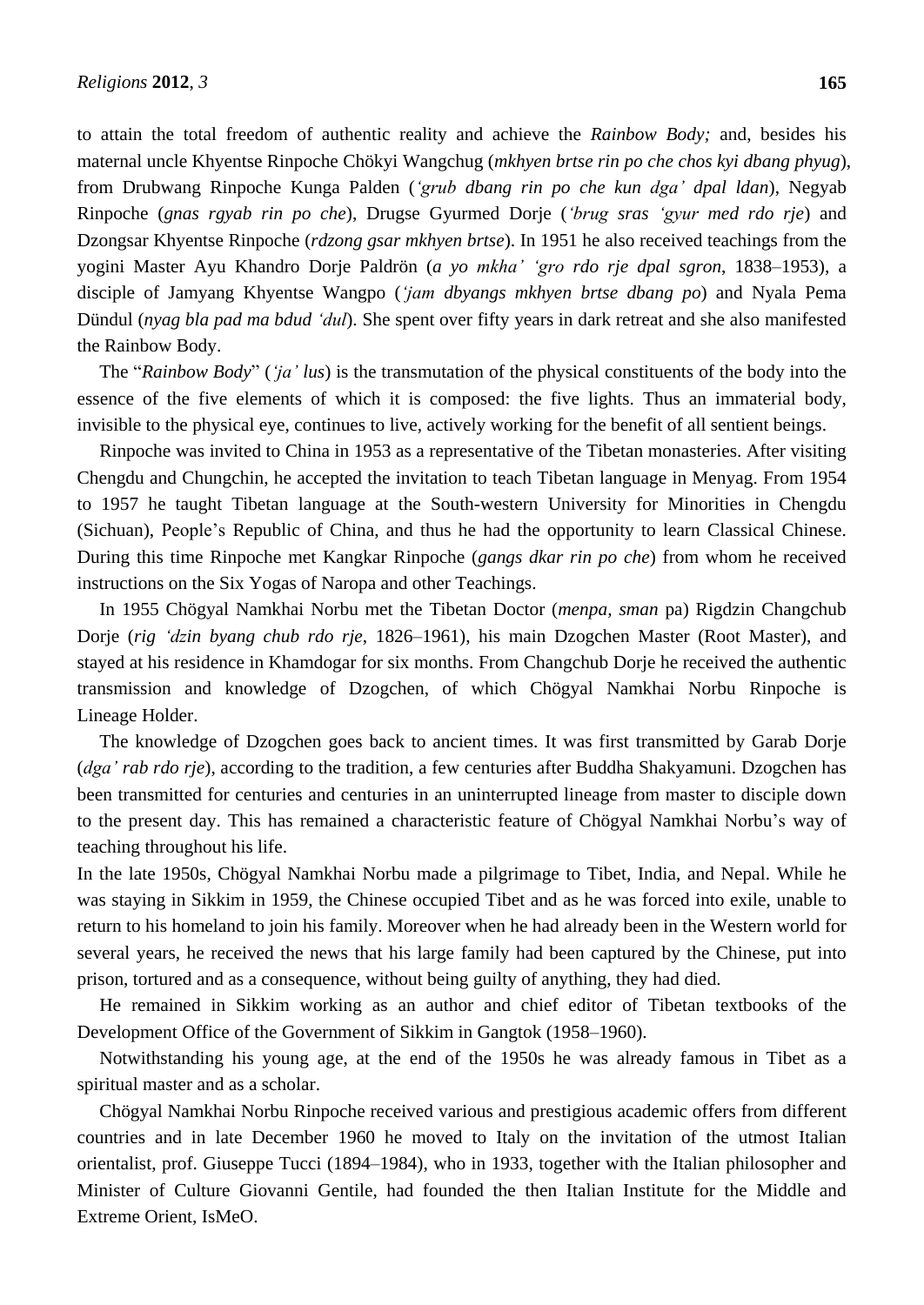Chögyal Namkhai Norbu worked for a time at IsMeO, now the Italian Institute for Africa and the Orient, IsIAO, in Rome where he worked with Geshe Jempel Senghe to establish and organise the Tibetan department based on the large library of Tibetan texts that prof. Tucci had created. The Rockefeller Foundation granted funds to Chögyal Namkhai Norbu for his academic collaboration with prof. Tucci.

Later on, from 1962 to 1992, he taught Tibetan and Mongolian Language and Literature at the Istituto Universitario Orientale di Napoli, now Universitàdi Napoli L"Orientale, the same University where professor Tucci taught Chinese language. The "Orientale" University of Naples, established on 7th April 1732 by Pope Clemente XII, is the oldest school of Sinology and Oriental Studies in Europe.

From the time he came to live in Italy, besides all his activities as a Spiritual Master, Chögyal Namkhai Norbu Rinpoche has done extensive research into the historical origins of of Tibet and Tibetan Culture, thoroughly investigating the autocthonous Bön Tradition and the monarchic age connected to the Shang Shung (*zhang zhung*) Kingdom. His books, which include works on history, medicine, astrology, Bön and folk traditions, are evidence of his profound knowledge of Tibetan culture and his commitment to preserving this ancient cultural heritage; they have been highly appreciated by Tibetans as well as scholars throughout the world. Prof. Namkhai Norbu"s many influential and profound works have given a concrete stimulus to the diffusion of Tibetan Tradition and Culture in the West.

As well as being one of the most important living Masters of Dzogchen, Chögyal Namkhai Norbu Rinpoche is recognized as a leading authority on Tibetan civilization, particularly in the fields of history, literature, medicine and astrology. The results of his studies, which rediscovered the very origins of Tibetan Culture, have influenced the current historical viewpoint and are appreciated by eminent scholars as well as taught in Lhasa, Beijing and in Western universities. Other fields of his research were the origin, theory and practice of Astrology and, above all, Tibetan Traditional Medicine, a medical system which integrates the highest aspects of the culture"s science and spirituality into a comprehensive system of health and healing.

His academic works reveal a profound knowledge of Tibetan culture and a steadfast determination to keep the extraordinary cultural heritage of Tibet alive and fully accessible. He has travelled extensively around the world to spread the Dzogchen Teaching, as well as dedicating himself to safeguarding Tibetan culture. His books and conference on these subjects are highly appreciated by Tibetans as well as scholars and researchers throughout the world [13–20].

In the 1960s Chögyal Namkhai Norbu Rinpoche was received by His Holiness Pope Paul VI and by Italian President Giovanni Gronchi.

In 1968 he married, started a family and acquired Italian citizenship.

In 1971 Chögyal Namkhai Norbu began to teach **Yantra Yoga**, an ancient form of Tibetan Yoga combining movement, breathing and visualisation [21]. The Yantra Yoga System of Vairochana, one of the oldest systems of Tibetan Yoga dating from the eighth century, had been trasmitted to Chögyal Namkhai Norbu Rinpoche by his uncle the yogin Togden Ugyen Tendzin (*rtogs ldan u rgyan bstan 'dzin*) and other masters in Tibet.

A few years later in 1976 he started to give Dzogchen teachings to a small group of Italian students with whom he founded the **Dzogchen Community** [22]. At that time Dzogchen was hardly known in the West and he was the first to transmit this teaching in a way that made it accessible to Western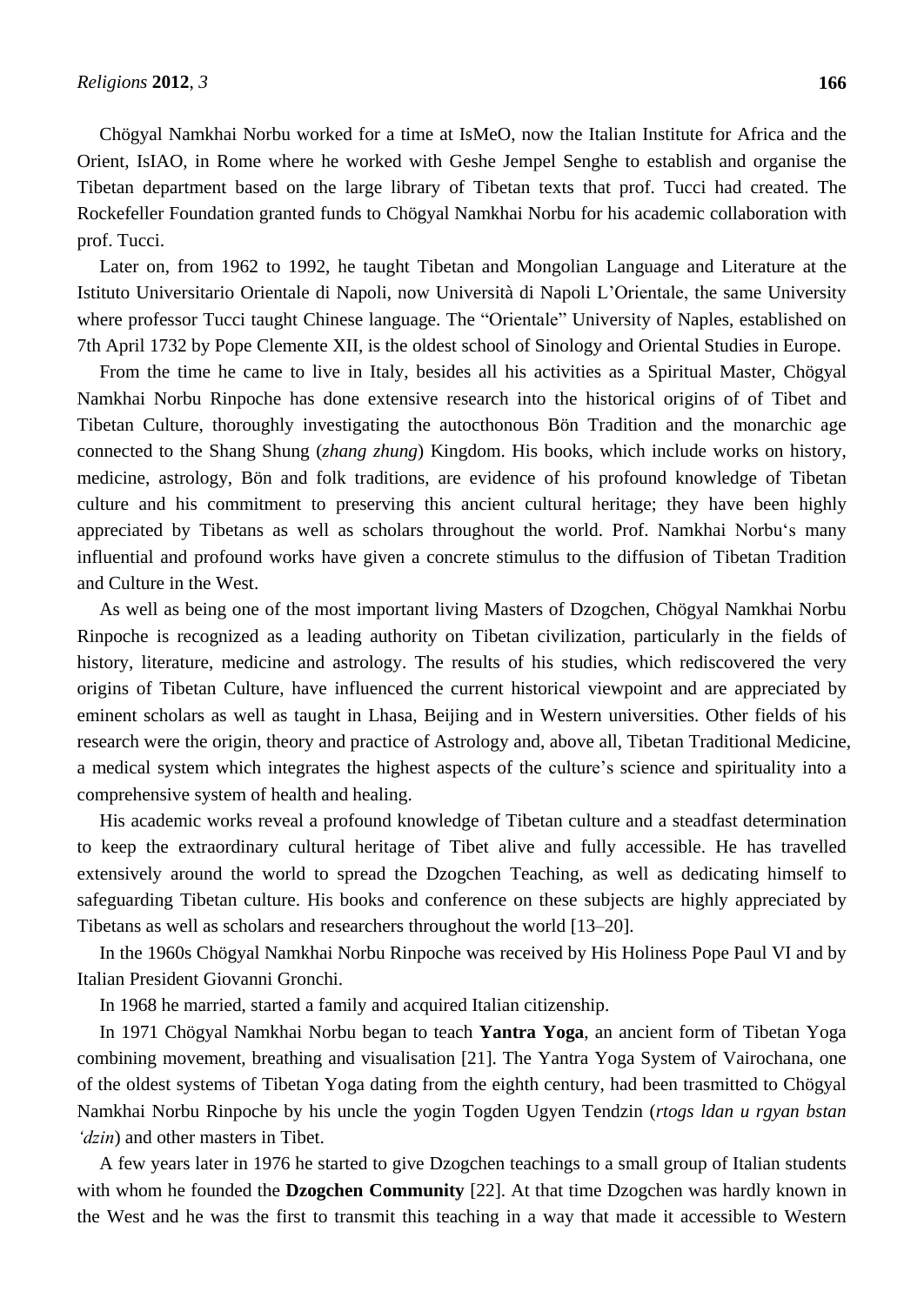students amid the conditions of modern society. In 1981 he founded "Merigar" (*me ri sgar*), the first Italian Centre of the Dzogchen Community, at Arcidosso, Tuscany and in 2011 the Dzogchen Community gathered from all over the world for the 30th Anniversary Celebrations "The Joy Of Being Here".

As interest in his teachings grew, Rinpoche dedicated himself to spreading Dzogchen and establishing "gars", seats of the Dzogchen Community, which rapidly developed throughout the world. The Dzogchen Community is made up of those who are interested in following and practising the Dzogchen teachings and over the years thousands of people from all over the world have become members, giving it a completely international dimension. The Community organisation springs straight from Chögyal Namkhai Norbu"s vision: *Gar* (*sgar*, "gathering places" - the larger centres) and *Ling* (*gling*, "islands/places" - the smaller centres) form a great *Mandala* (*dkyil 'khor*, circle) which unites the different geographical areas of the world. Symbolically the Mandala represents the Universe as perceived by the individual and, in this particular case, the places where the teaching is practised. Within the vision of the Mandala there are no hierarchical relationships among or within the various Gars or Lings, but only a relationship of collaboration and cooperation. *Gar* in Tibetan means "Settlement", and it is the term they use to designate Nomads camps. A *Gar* has a very precise meaning, according to Chögyal Namkhai Norbu Rinpoche: it is a place where some practitioners live and apply practice in daily life, collaborating and working together, a place where the "spirit" of the Dzogchen Teachings should always be present, because that is the center from where all its energy develops and spreads, like the heart in the human body.

The Gars are: Merigar for Europe (Merigar West in Italy and Merigar East in Romania); Tsegyalgar (*rtse rgyal sgar*) for North America (Tsegyalgar East in Massachusetts, USA and Tsegyalgar West in Baja, Mexico); Tashigar (*bkra shis sgar*) for South America (Tashigar North in Venezuela and Tashigar South in Argentina); and Namgyalgar (*rnam rgyal sgar*) for Oceania (New South Wales, Australia); and Kunsangar (*kun bzang sgar*) unifying practitioners from Ukraine, Russia, Belarus, Latvia and other countries of Eastern Europe and Asia.

The Gars are linked to the Lings, which form the core of the Community. Many of the Lings are located in large cities (such as Rome, Barcelona, New York and Moscow).

Apart from his spiritual activity, Prof. Namkhai Norbu is widely known for his activities on behalf of the culture and people of Tibet, especially through the organisations he has founded, including the International Shang Shung Institute for Tibetan Studies, A.S.I.A. Onlus (Association for International Solidarity in Asia, NGO), and the Dzogchen Community.

In 1988 Chögyal Namkhai Norbu Rinpoche founded **A.S.I.A. ONLUS NGO** (Association for International Solidarity in Asia), an Italian ONLUS (Charity) and Non-Governmental Organisation recognised in 1999 by the Italian Ministry of Foreign Affairs, which is mainly active in meeting the educational and medical needs of the Tibetan population in all 25 provinces of the original Tibetan homeland. ONLUS is an Italian acronym which means Non Lucrative Organization of Social Utility.

A.S.I.A. has realized more than 200 projects and built 20 schools where 3,000 Tibetan children learn Tibetan language and Tradition.

In the year 2000 A.S.I.A. turned to some primary intervention sectors: education, the artistic and cultural heritage, water, health, nomadism and the environment.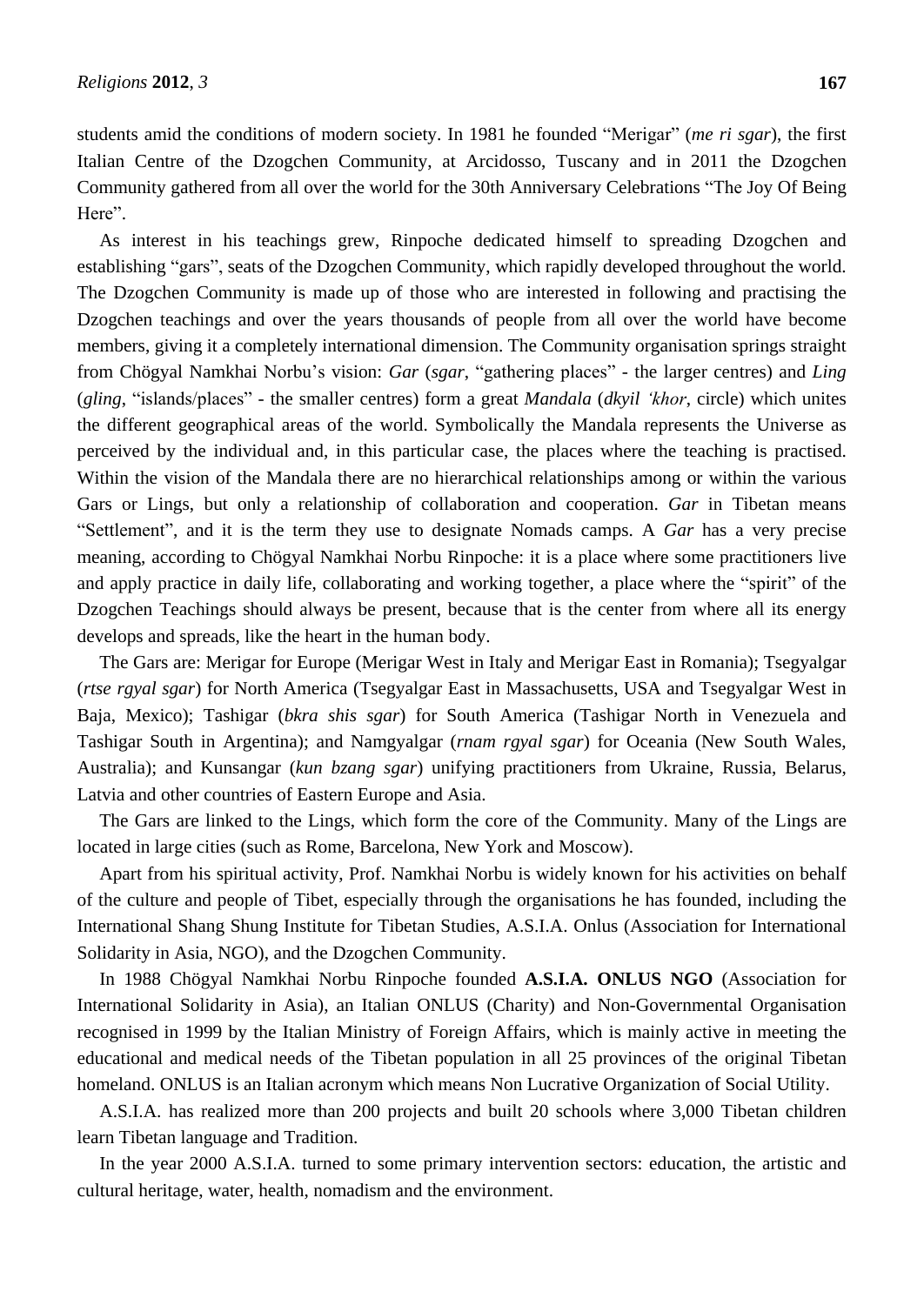In 2001 A.S.I.A. signed a partnership agreement with ECHO (the Humanitarian Aid department of the European Commission) for emergency projects and, following a series of climate catastrophes in Tibet, started to intervene in aid of the populations struck by natural disasters.

The same years saw development of the work in Italy and Europe, with implementation of educational development projects to inform civil society of Tibetan culture and real condition along with the problems of other developing countries.

In recent years it was decided to widen the areas of intervention to other Asiatic countries and, following the catastrophe of the 2005 tsunami, ASIA became involved in post-emergency and development projects in Sri Lanka.

A.S.I.A. NGO was the only foreign ngo admitted by the Chinese Government to aid and relieve the Tibetan population after the Qinghai earthquake, especially the Khampa nomad families in the autonomous Tibetan prefecture of Yushu.

In 1989 Chögyal Namkhai Norbu founded the **International Shang Shung Institute for Tibetan Studies**, which has the task of safeguarding Tibetan culture by promoting and spreading it. It had been inaugurated by His Holiness the XIV Dalai Lama in 1990.

Even today Chögyal Namkhai Norbu continues to travel constantly all over the world, giving talks and holding retreats attended by thousands of people: until now he has given more than 500 Dzogchen retreats around the world (from 2005 also via webcast), and lectures, public talks and seminars at many universities.

On September 11th 2010 the ancient Tibetan medical system was the core of the Keynote Lecture given by Prof. Chögyal Namkhai Norbu Rinpoche in the main hall of Bologna University"s Anatomy Institute (Bologna University being the oldest university, at least in the West, founded 1088).

The occasion of this address, entitled "Tibetan Medicine, Heritage of Mankind" [23–26] was the first time that the Auditorium of the Anatomy Institute had been open for a public event.

The event which was organised by the *Charity Associazione per la Medicina Centrata sulla Persona Onlus* (*Association for Person Centred Medicine Onlus*, a Charity established in Bologna according to the Italian Law) in collaboration with the International Shang Shung Institute for Tibetan Studies in acknowledgement of its overriding importance, met with high-level endorsements (Organizing Committee: Paolo Roberti di Sarsina, Luigi Ottaviani, Nadia Gaggioli, Cesare Pilati) [23–26].

#### **2. Tibetan Medicine and Tradition**

Traditional Tibetan Medicine, [26,27] known as *Sowa Rigpa* (*gso ba rig pa*) in the Tibetan language, is an ancient form of natural medicine indigenous to the Tibetan people. It is one of the Five Great "Fields of Knowledge" of the Traditional Tibetan Culture. Tibetan Medicine is an ancient science in which some of its fundamental principles are listening carefully to the patient, a close global examination: body (composed of three humours of Wind, Bile, Phlegm) mind, energy, but also surrounding circumstances, and personalised medical care. It is still practised today throughout Tibet, the Himalayan regions, India, Mongolia, Siberia and the Western world whereever Tibetans live in exile. Considered among the most essential of the ten Tibetan subjects of study, Sowa Rigpa has benefited the people of Tibet and its surrounding regions for centuries. This unique knowledge is contained within thousands of texts written in the Tibetan language but principally in the Four Medical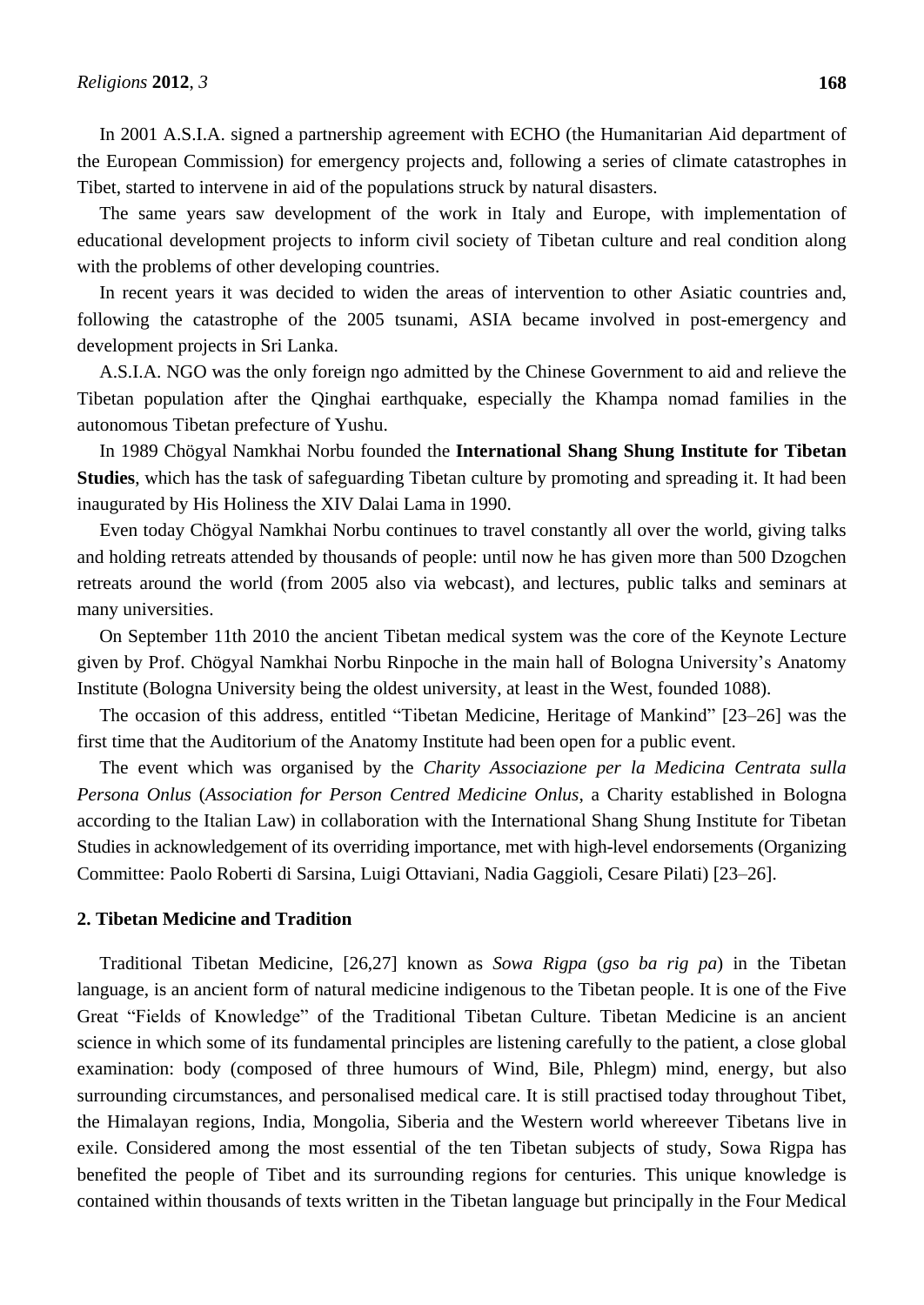Tantras (*rgyud bzhi*). These Four Medical Tantras have been the primary teaching texts for training Tibetan physicians (s*man pa*) from ancient times to the present. This fundamental medical treatise is comprised of four sections, usually known as the Four Tantras: the Root Tantra, the Explanatory Tantra, the Secret Oral Instruction Tantra and the Last Tantra. The complete text encompasses 5900 verses which are grouped in 156 chapters.

The Four Medical Tantras comprise the most important treatise of Tibetan Traditional Medicine, compiled by the famous Tibetan physician (s*man pa*) Yuthog Yönten Gönpo (*g.yu thog yon tan mgon po*) after having gathered medical knowledge from various sources.

The Tibetan medical system is a complex synthesis developed over millennia drawing on both indigenous Tibetan culture and elements from other traditions such as the Greek (via Persia), Ayurvedic (from India) and Chinese systems. Integrating these with the already robust pre-Buddhist culture of ancient Tibetan civilization known as Shang Shung (in the Four Medical Tantras we find many names of medical herbs and other terms in the ancient language of Shang Shung, proving there was an indigenous medical literature in Tibet. Moreover ancient medical books are mentioned in early Bön texts), Sowa Rigpa flourished amid intercultural dialogue with the leading physicians of India, China, Nepal, Byzantium and Persia who travelled to Tibet as early as the seventh century. These exchanges resulted in a magnificent body of accumulated knowledge unrivalled for its depth of understanding, still intact within a vast literary tradition unknown outside Tibet until recent times. Over the centuries practitioners of Tibetan medicine have learned how to diagnose, differentiate, and categorise diseases and the influences of external factors such as timing, provocation, and imbalances in diet and behaviour. They have conducted research and developed treatment principles for physical and mental imbalances and diseases.

This evolution has also resulted in a vast pharmacopoeia of medicinal plants native to the Himalayas identified, gathered and processed according to ancient prescriptions, as well as other external therapies such as Tibetan massage (*bsku mnye*, Ku Nye) [26,28], Tibetan moxibustion (*me btsa'*, Metsa) [26,29], blood-letting, medical baths, stone and compress therapy.

Ku Nye is of ancient Tibetan origin. Through careful observation of nature, the Tibetans discovered the healing potential of herbs, barks, minerals and so forth and gradually learnt how to treat diseases, using their hands and simple substances such as butter, oil, herbs, stones, and drawing on knowledge of the circulation of energy both in the human body and in the external world.

Ku Nye (literally "ointment rub") is one of the four therapeutic methods of Traditional Tibetan Medicine, which includes external therapies such as massage, digito-pressure and Tibetan moxibustion. Mainly popularised as a branch of Chinese Traditional Medicine, moxibustion was originally practised in Shang Shung, a pre-Tibetan kingdom whose existence can be traced back at least four thousand years.

Unique to Tibetan medicine is its philosophical view based on Buddhism in which the body-mind relationship is interconnected to all phenomena. This holistic view informs the Tibetan medical tradition, which uses sophisticated diagnostic techniques of pulse diagnosis and urine analysis in order to determine systemic imbalances, both mental and physical.

As early as the fifth century BC, the Buddha taught by using illness as a central metaphor for suffering, and healing as the primary intention of the Buddhist path to liberate beings from ignorance, the source of all suffering. This philosophical view of Buddhism permeates all aspects of Tibetan culture including Tibetan medicine, which continued to evolve according to the teachings of the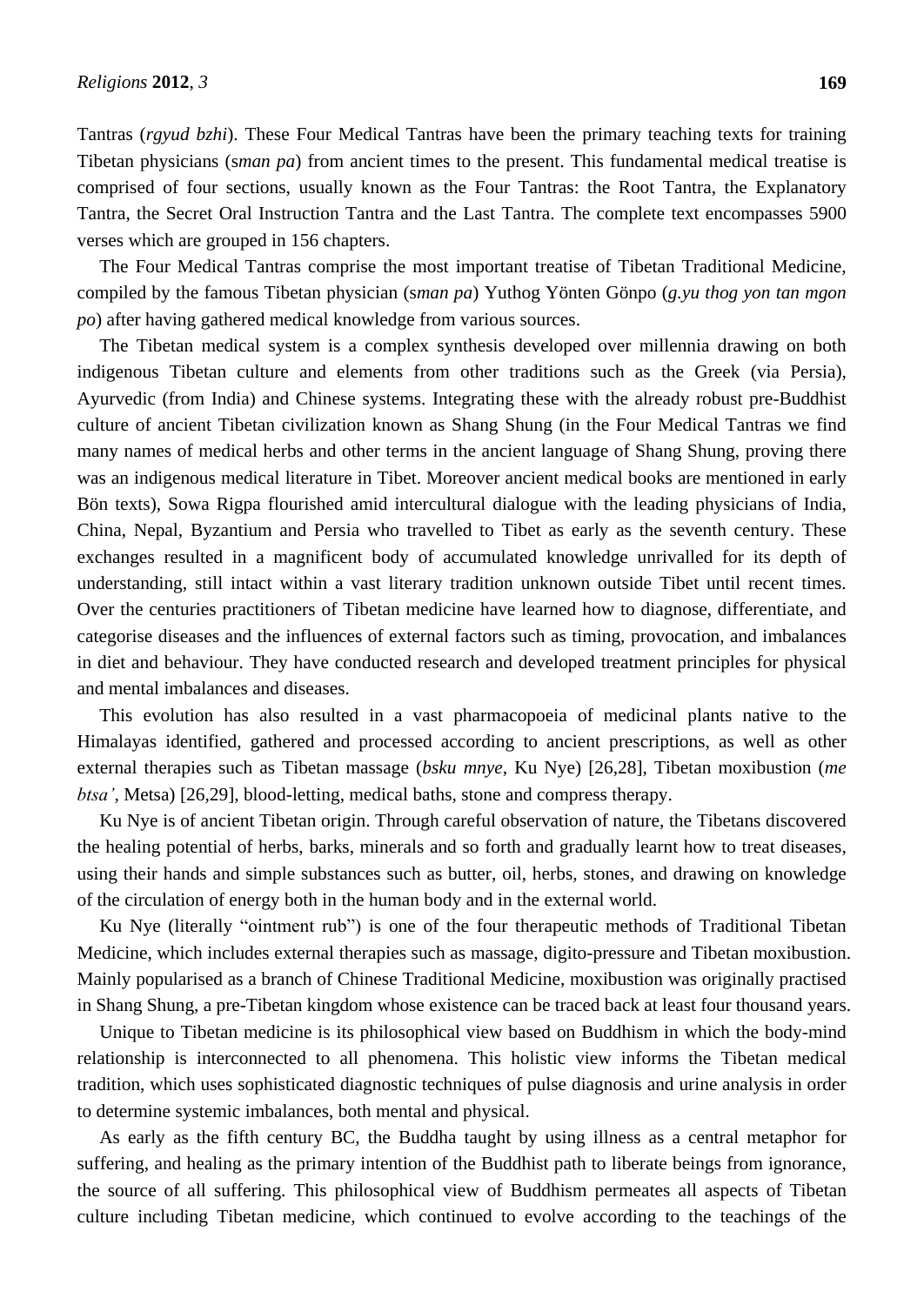Buddha in a richly informed philosophical framework not shared with other indigenous healing traditions. Thus, the Tibetan medical system developed into a sophisticated body of knowledge, which encompasses mental and spiritual factors, not just physical, in the diagnosis and treatment of disease and the promotion of well-being and a healthy balanced life.

As a therapeutic traditional system it thus has a lot to give to a West that has not come to terms with its own approach to the problem of suffering. It forms an integral part of the Tibetan Tradition that is the Heritage of Mankind [26].

#### **3. The Five Fields of Knowledge**

Knowledge of Tibetan Culture is traditionally classified under five great "Fields of Knowledge" (*rig gnas che ba lnga*) or "Five Sciences". These are:

*The Faculty of Art* (*bzo rig pa*) Sacred art is considered to be one of the most important aspects of Traditional Tibetan Culture, since it embodies all activities of Body, Speech and Mind.

*The Faculty of Medicine* (*gso ba rig pa*) Considered among the most essential of the ten Tibetan subjects of study, "Sowa Rigpa" has benefited the people of Tibet and its surrounding regions for centuries. This knowledge is contained within thousands of Tibetan texts and principally in the Four Medical Tantras. These Four Medical Tantras have been the basis for training Tibetan physicians since ancient times.

*The Faculty of Language and Grammar* (*sgra rig pa*) The study of the Tibetan language starts with ancient grammatical treatises such the "Thirty Verses" (*sum cu pa*) and "Use of Gender Signs" (*rtags 'jug pa*) by Thonmi Sambhota, as well as many other later commentaries by accomplished scholars.

*The Faculty of Logic* (*gtan tshig rig pa*) Logic is the study of the rational, conceptually consistent mind as it operates on itself and on the phenomenal world. Through the study of traditional texts this Faculty teaches how to use reasoning, based on direct perception and inference, to establish the existence and non-existence of phenomena and so forth.

*The Faculty of Inner Meaning* (*nang don rig pa*) The term "Inner Meaning" includes all the various doctrines and methods that are taught so that individuals can understand their own real condition and, according to their capacity, attain liberation. These derive from texts found in the great canonical collections of Tibet belonging to all Bön and Tibetan Buddhist Lineages.

### **4. Shang-Shung**

The name Shang Shung [18,19] is related to something very ancient and connected with Tibetan history. Today many people believe that the source of Tibetan culture was the period when Buddhism was introduced from India to Tibet. That happened in the seventh century A.D., in the period of Songtsen Gampo, which is not so long ago. But it would be arbitrary and unjustified to believe that before the advent of Buddhism Tibet had no history or culture of its own. Chogyal Namkhai Norbu Rinpoche traces back the real origin of Tibetan Culture nearly 4,000 years and identifies the original Tibetan System of Writing in the ancient mar (*smar*) alphabet, from which the present cursive characters (*dbu med*) will have evolved: the Shang Shung kingdom in the region of Guge in Western Tibet is the source of Tibetan civilization.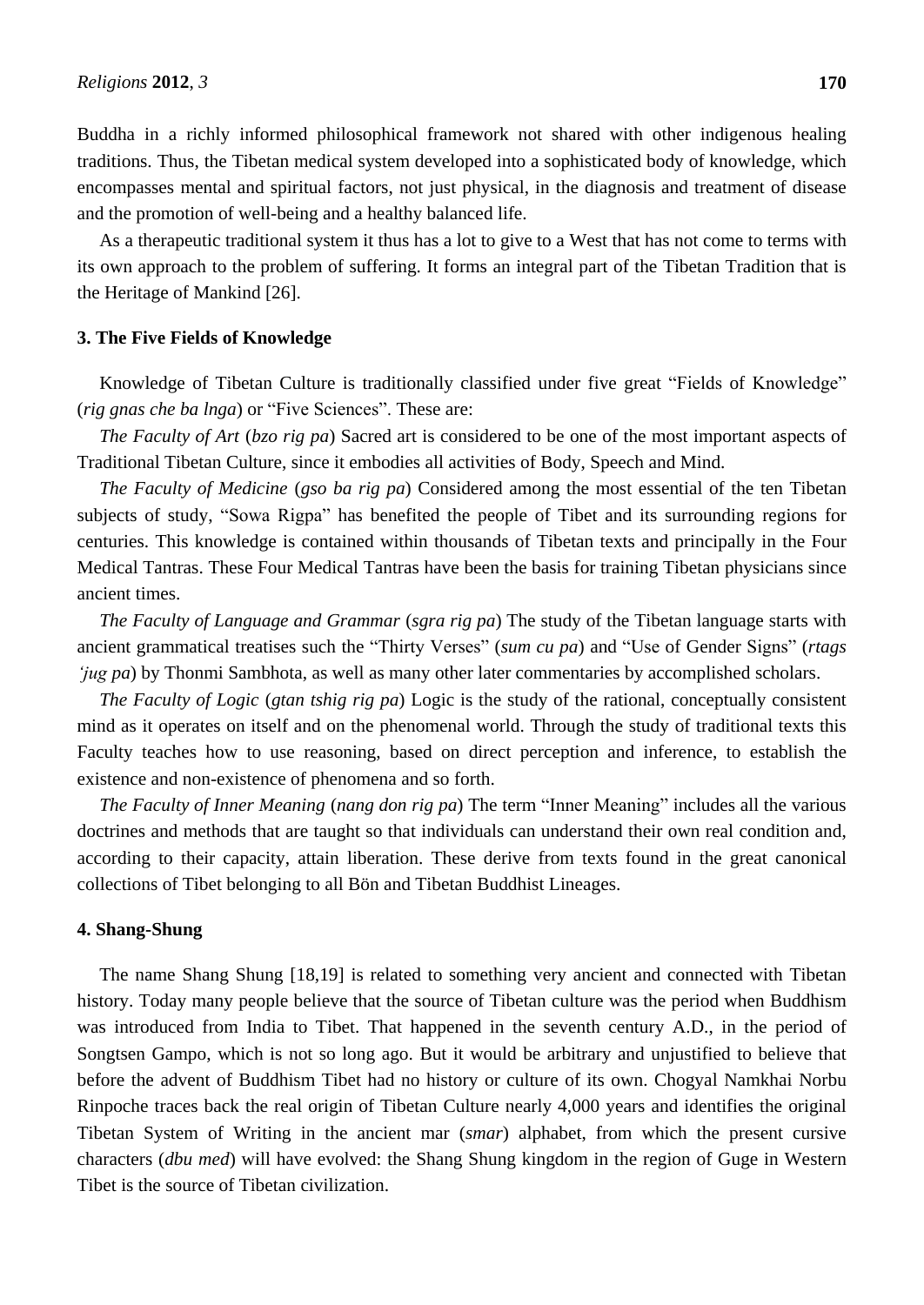According to prof. Norbu"s view, before Buddhism spread to Tibet there was an ancient religion called Bön [15,16]. Bön existed long before there was a Kingdom of Tibet. It is hence important to study its history, and it is through the history of Bön that we can learn of the kingdom of Shang Shung. What is Shung? Shung in the later Tibetan language we know as Khyung (*khyung*). Khyung means Garuda. Garuda is a symbol just like an eagle manifestation. In the ancient Bon tradition it is a symbol of energy, just like fire. So country and culture and everything in that tradition are recognised as Shung.

The cradle of Tibetan culture is to be looked for in the ancient realm of Shang Shung, with revered Mount Kailash as its center and heart, and in the Bön spiritual traditions which flourished within and spread from that kingdom.

In the history of Tibet it is always explained that there were originally six brothers. These six brothers developed West Tibet, Central Tibet, East Tibet, North Tibet and South Tibet. Among these populations West Tibet (called *khyung* in more modern Tibetan language and *shung* in the language of West Tibet) became the most developed. The reason was that in the pre-Buddhist period there was a Master in West Tibet, Tonpa Shenrab Miwoche (*ston pa gshen rab mi bo che*) who is considered the first teacher of Yungdrung Bön (*g.yung drung bon* Eternal Bön). The word "Bön" has the same wide semantic range as the Sanskrit word "Dharma".

This teacher not only taught astrology and medicine but invented the first form of writing which did not exist before him. This language or writing is called the language of Shang Shung; it is called "*mar*" which means "divine", "coming from the sky" and it is considered to be a holy or divine medium.

Shang Shung became a powerful kingdom. We know of eighteen of its kings, though between the last of these and the first king of Tibet there is a long gap. Actually, we do not know the names of many of the kings of Shang Shung nor do we know anything of what they did, but we do know for certain that Bön was the official religion of the kingdom. So all these periods developed the Bön spiritual tradition and culture based on the teachings of Tonpa Shenrab.

The entire territory of present-day Tibet belonged to that kingdom, and its capital was located in the area of Mount Kailash [18]. Khyung Lung was the capital of many kings of Shang Shung. What we know of the history of Tibet refers principally to central Tibet. Even contemporary studies tend to focus on this area and neglect to investigate the area where the kingdom of Shang Shung was located. This area is practically unknown and unexplored. Interested students are referred to the literature on the Bön tradition. The kingdom of Shang Shung is not only a historical reality, but it is from there that Tibetan culture originated.

### **5. Chögyal Namkhai Norbu Rinpoche's Legacy**

### *5.1. Dzogchen*

Dzogchen (Tibetan *rdzogs pa chen po*, Sanskrit *Mahāsandhi*) [1–11], as explained, means Total Perfection and refers to the condition of primordial potentiality of each individual. The method through which we enter into the knowledge of Dzogchen and discover our real condition is called Dzogchen Teaching.

The knowledge of Dzogchen goes back to ancient times, according to the the traditional religious view, in our era it was first transmitted by Garab Dorje (184 BCE to 57 CE) a few centuries after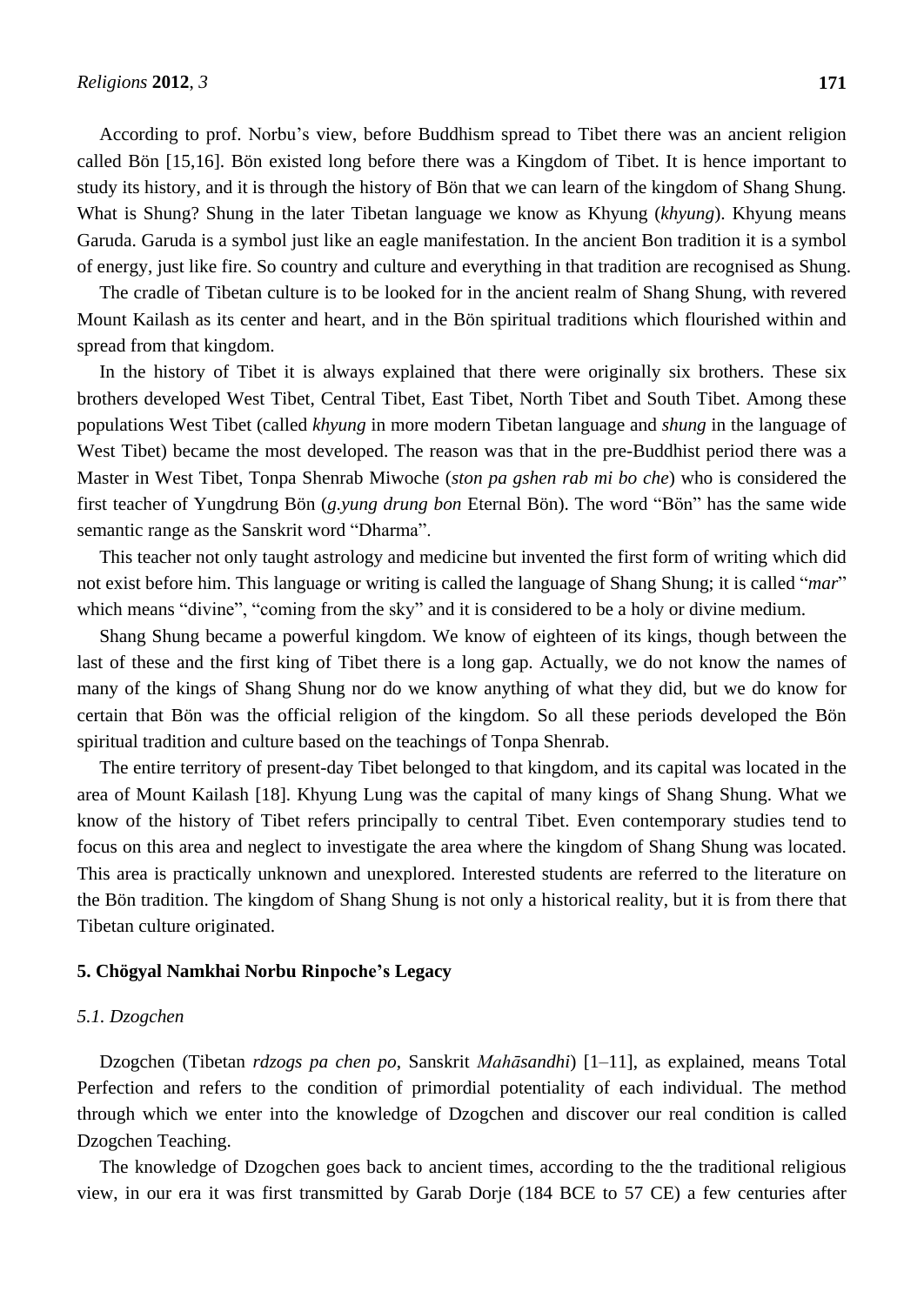Buddha Shakyamuni. Dzogchen has been transmitted for centuries in an unbroken lineage from master to disciple down to the present day.

The Mind"s Essential Nature is said in the Dzogchen Teachings to be like the nature of a mirror. A mirror"s essential nature is clear, pure, and limpid; if this was not the case no reflections could arise in it. In the same way the mind's natural condition is one of clarity, purity and limpidity. A mirror will reflect whatever is placed in front of it, but the nature of the mirror is not stained by any reflection, no matter how ugly or terrible. In the same way, if an individual remains continually present in the contemplative state that is the inherent nature of the mind, no thought however beautiful or ugly, attractive or repulsive, can stain the mind"s fundamental purity, or distract or disturb the practitioner, who remains integrated in a state beyond the limits of the ego and the judging mind, experiencing the world as the play of his or her own energies. This is the effortless state of "Dzogchen", the "Great Perfection", complete in itself, and lacking nothing. But when an individual is distracted, they are no longer in the state of the Nature of the Mind; they enter into the dualistic confusion of separating their experience into that of an observing subject who perceives a seemingly external world as an object. This is said to be like mistaking the unreal reflections arising in a mirror for reality itself. The Dzogchen Teachings exist to enable those who have entered into this dualistic condition, with all its inherent suffering, to return to the "Primordial State" which is the mind"s natural condition, the state of Dzogchen. This state is self-perfected and exists in every individual from the very beginning. It is only lost through the dualistic clinging of the ego-fixated mind. It does not have to be created, or constructed.

The practitioner of Dzogchen, having received Transmission of the Primordial State from a qualified master, experiences it for him or herself and no longer remains in any doubt as to what this state really is. He or she then tries to remain present, continuing in non-dual contemplation in each moment, without becoming distracted or allowing the mind to become caught up in the net of conceptualisation. Relaxing body, energy and mind in the state of pure presence or "rigpa", he or she allows the dualistic clinging of the mind to "self-liberate", without renouncing, purifying, or transforming anything. Thus the path of Dzogchen is called the "Path of Self-Liberation". On this path, all that arises in the practitioner"s field of experience is seen to be essentially no more real than a reflection in a mirror. Finding oneself, through transmission from the Master and through the various practices of the Path, in the Primordial State that is one's inherent condition, one then continues in this state of contemplation, in which nothing can disturb the mind"s natural spontaneously manifesting clarity. One develops in this state until one reaches total realisation, in which the bonds of dualistic existence are completely untied. There are many methods and techniques in the Dzogchen Teachings which can be learned and applied to enable one to know and develop the primordial state; but to enter and remain in that contemplative state in one's every moment is the essential practice of Dzogchen to which the symbol of the mirror points [30].

#### *5.2. Direct Transmission*

The Transmission of knowledge from Master to disciple can be Oral, Symbolic or Direct. The uniqueness of the Dzogchen Teaching is the Direct Transmission or "Direct Introduction" in which the Master and the student find themselves in the Primordial State at the same moment through one of the experiences related to Body, Speech and Mind.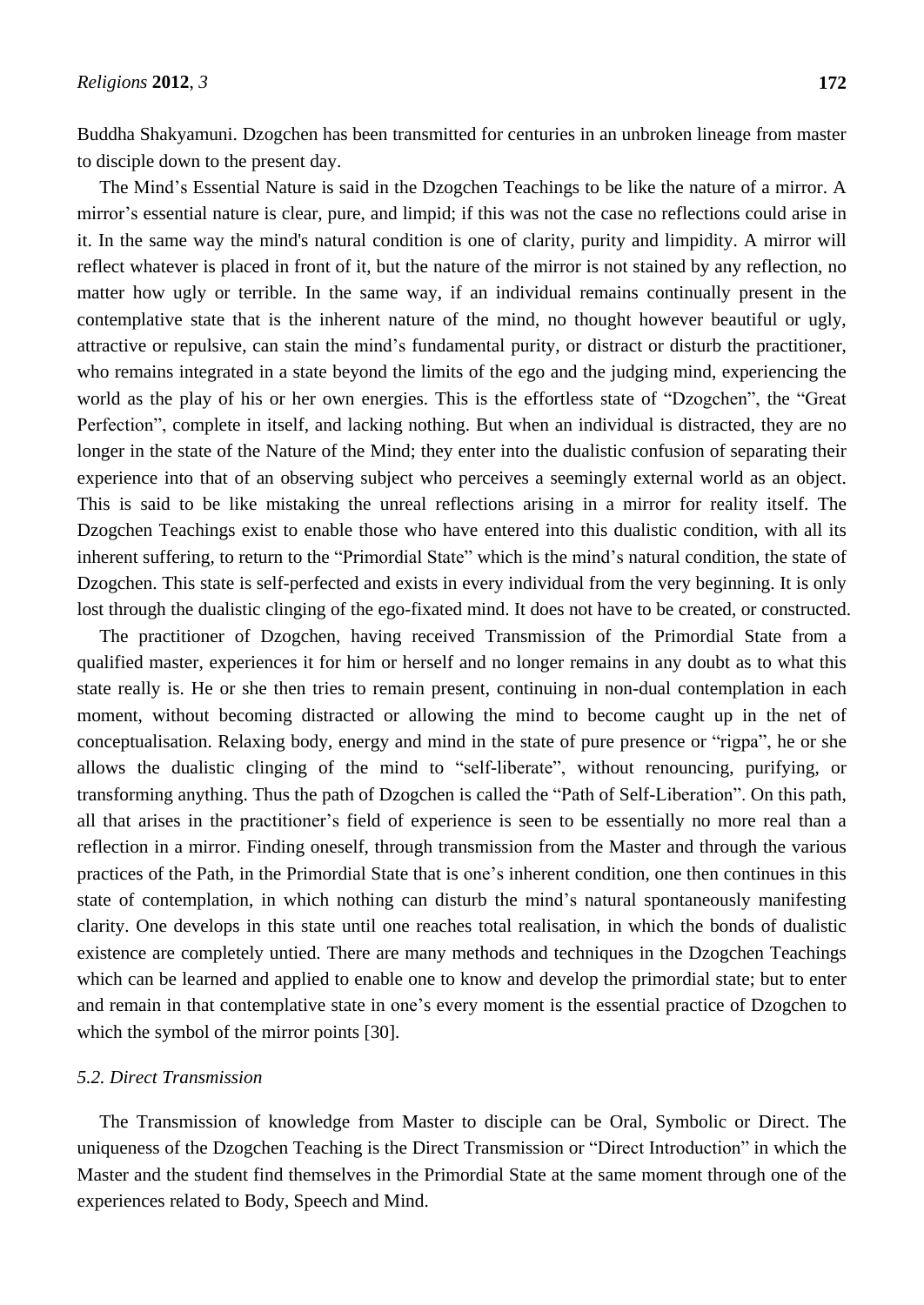Due to the power of the Transmission, the students are able to discover their own real condition in this way.

Thanks to his Compassion, Chögyal Namkhai Norbu Rinpoche offers Direct Introduction three times a year, on the Anniversaries of Garab Dorje, Guru Padmasambhava and Adzom Drugpa.

In order to make it possible for people who cannot attend a retreat or come to a direct introduction in person, these direct transmissions are also offered by live webcast.

"The Teachings are communicated through Transmission. They enable us in this way to discover many things that we can't discover with our intellectual judging minds, with all their limitations. The value of the teaching is that it enables us to get beyond all these limitations. The Transmission is really very, very important for the teachings, and if we really understand what we mean by a teaching, we must understand that it is based on Transmission. We must respect and preserve the authenticity of the Transmission. This doesn't mean that if we follow a teaching we can't do other things. We can integrate everything. But by "integrating everything" we don't just mean mixing everything up with the teaching. We have many problems with this kind of thing. Many people don't understand this fundamental point, and they learn a little about the Dzogchen Teaching and its methods and mix it up with psychotherapy. I am not against psychotherapy. It can be very useful. But if we become involved with psychotherapy we should do so in the right way, not mixing it up with the teachings. Otherwise the Dzogchen Teachings will be lost for future generations, for our children and grandchildren. All the teachers of Dzogchen from Garab Dorje to the present day have preserved the traditions of the Transmission in a very pure way, and I feel that it is very, very important that we continue in the same way. I have always been very concerned with ensuring that the transmission of the Dzogchen teachings is maintained correctly. To teach the Dzogchen teachings means to give Transmission of Dzogchen. If I teach to people who do not keep the Transmission in a pure way, but who instead create problems with the transmission, that is very negative for me personally as well as for the person who distorts the transmission, because I am the one who taught them and I have thus entered into a relationship with them based on Transmission. If I am not sure of the situation in relation to how people will be respond to my trust in teaching them, it is much better that I keep quiet. That was the idea that was behind my not teaching. But then, at the same time, I know that some people are capable of keeping the Transmission in a pure way. If I were to keep quiet I would hinder those people who are really ready to work in a genuine manner with the teachings. That is why I now teach." Chögyal Namkhai Norbu Rinpoche [30].

### *5.3. Guruyoga*

"Guru" means Master, "yoga" means having knowledge or understanding of one"s own authentic state, the essential condition in which there is nothing to change or modify. This is the state of the Guru. Guruyoga is, therefore, the main element in Dzogchen practice.

#### *5.4. Three Series of the Dzogchen Teaching: Semde, Longde and Mennagde*

Mañjuśrīmitra was Garab Dorje"s main disciple. He studied 75 years with Garab Dorje (*Prahevajra* in Sanskrit) and classified the 6,400,000 verses of the Dzogchen Teachings into categories, recorded the oral transmissions as he had received the transmission of all Dzogchen teachings from Garab Dorje,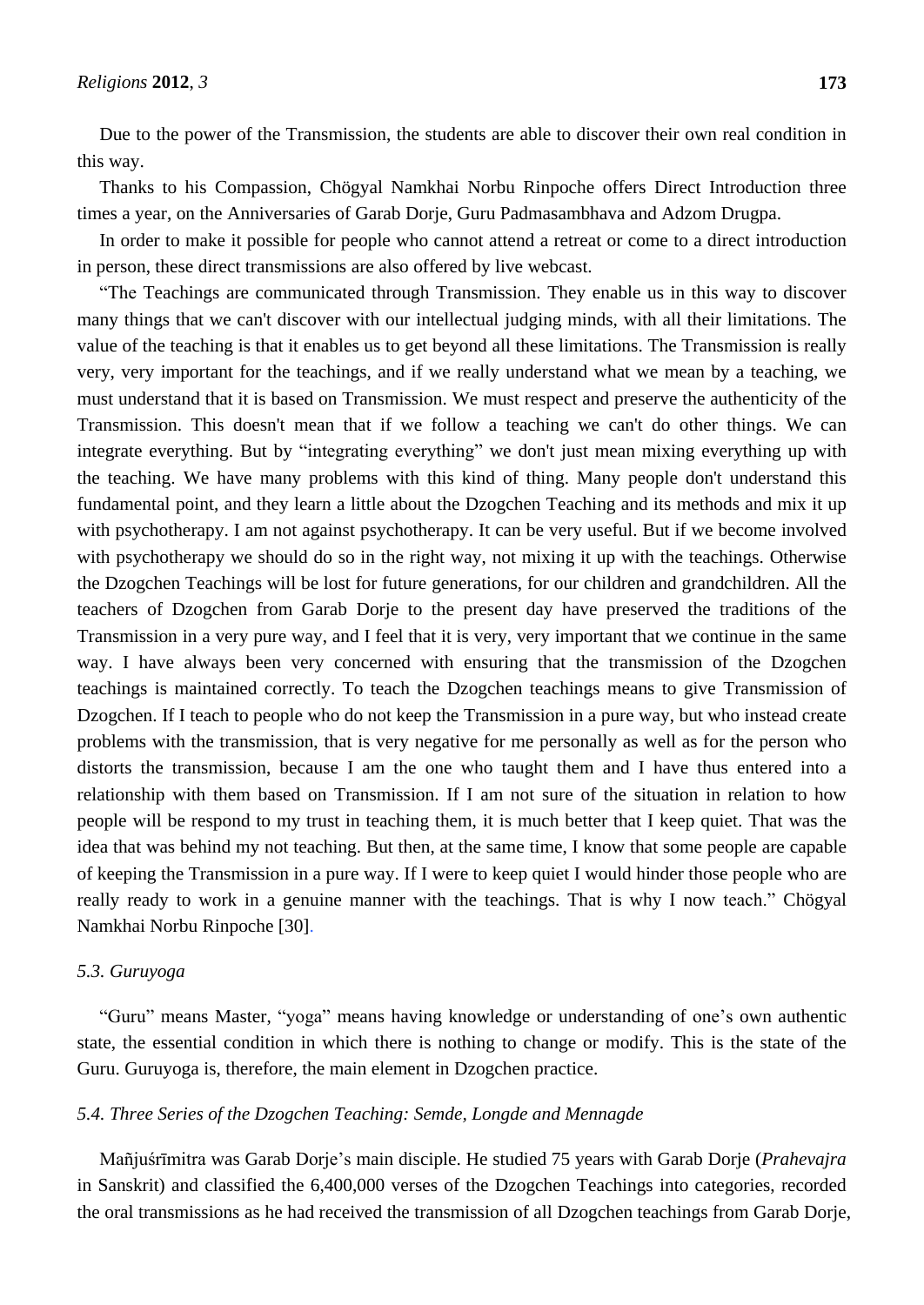In *Semde* (*sems-sde*), the "Mind Series", the practitioner is introduced to the Nature of Mind in order to have a concrete experience of it.

*Longde* (*klong-sde*) means the "Series of Space". In this instance space refers to the Primordial Dimension of Emptiness which serves as a basis for manifesting the Clarity of the practitioner.

*Mennagde* (*man-ngag sde*) the Essential or Quintessence Series of "Secret Instructions" or Upadesha, comprises special teachings and methods based on the Masters" experiences, with the aim of helping the practitioner progress towards complete realization.

#### *5.5. Longsal Terma Cycle*

The Longsal Cycle of Teachings was received by Chögyal Namkhai Norbu Rinpoche through "Clear Light Dreams". Eight volumes of these teachings, comprising the essence of the three series of Dzogchen in their fundamental aspects of vision, meditation, and behaviour, have been published so far. The complete title of this Cycle is *Longchen Osal Khandroi Nyingthig* (*klong chen 'od gsal mkha' 'gro'I snying thig*) or *The Luminous Clarity of the Universe, Heart Essence of the Dakinis*.

#### *5.6. Santi Maha Sangha*

Santi Maha Sangha is a course of study and practice on nine levels started by Chögyal Namkhai Norbu Rinpoche in 1994. The aim of Santi Maha Sangha, which in the ancient language of Oddiyana means "Dzogchen Commmunity", is to guarantee continuation of the Dzogchen teaching as originally transmitted by Garab Dorje, and as the Master has been transmitting it for more than thirty years within the Dzogchen Community. After the "Base" level, whose contents are presented in *The Precious Vase*, there are three levels devoted to Semde, three to Longde and the final three to Mennagde or Upadesha.

### *5.7. The Dance of the Vajra*

The Dance of the Vajra, taught for the first time by Chögyal Namkhai Norbu Rinpoche at the beginning of the Nineties, is a meditation in movement based on the Song of the Vajra and other mantras found in the original Tantras of Dzogchen. It is practised on a mandala representing the correspondence between the inner dimension of the individual and the outer dimension of the world. The Dance of the Vajra uses sound and movement to harmonise the energy of the individual and to integrate his or her three existences of body, voice and mind by knowledge of his or her own authentic condition, in a state of contemplation.

#### *5.8. Yantra Yoga*

Yantra Yoga or the Yoga of Movement [21], is one of the oldest recorded systems of Yoga that exists in the world. It is based on the text *Nyida Khajor* or *The Union of Sun and Moon Yantra* written in the 8th century by the master Vairochana, although its oral tradition is even more ancient. Chögyal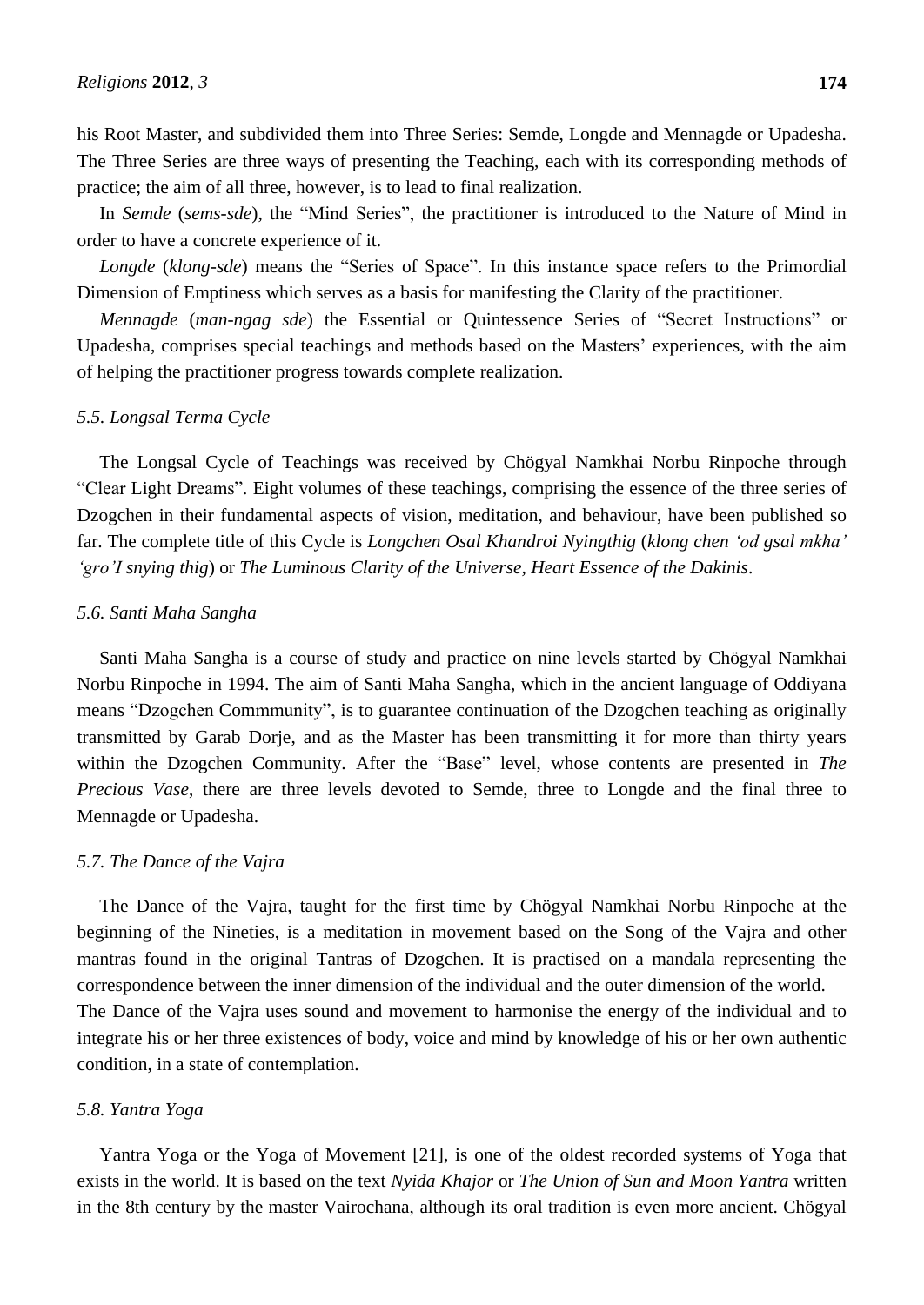Namkhai Norbu Rinpoche has written an extensive commentary on the root teachings by Vairocana (was born in VIII century in Central Tibet in the Nyemo district in Jekhar. He was sent to India to bring back the Dzogchen texts and transmission by King Trisong Detsen *khri srong lde btsan*) based on his own training and knowledge of Yantra Yoga received from his uncle Togden Ugyen Tendzin, then from Gyurmed Gyaltsen (*'gyur med rgyal mtshan*), the son of his Root Master Changchub Dorje, and from various masters in Tibet. Chögyal Namkhai Norbu has also received clarification from Adzom Drugpa Drodul Pawo Dorje through "Clear Light Dreams".

Chögyal Namkhai Norbu Rinpoche started to transmit this teaching in Italy at the beginning of the Seventies.

Yantra Yoga, combining rhythmic movement, breathing and visualization, is a fundamental method of integrating the quintessence of Dzogchen Teaching in the three doors (body, energy and mind) of the practitioner. Through positions and movements combined with breathing, one"s energy is coordinated and harmonised, so as to let the mind relax and find the authentic balance needed for achieving the state of contemplation. Yantra Yoga makes use of various types of movement and position linked to different aspects of breathing in order to control and coordinate the vital energy or prana. Since our physical and mental well-being depends mainly on the condition of our energy, by practising Yantra Yoga we can keep ourselves in good health and reach a calm, present and relaxed mental state which is the basis for understanding our own true condition.

### *5.9. The International Shang Shung Institute for Tibetan Studies*

The International Shang Shung Institute for Tibetan Studies (SSI) is an international non-profit organisation that seeks to broaden the world"s understanding of traditional Tibetan culture. At this moment in history preservation of this rich and exceptional culture is of utmost importance, as it is in real danger of being lost.

The mission of the Shang Shung Institute is to deepen the knowledge and the understanding of the Tibet"s cultural traditions in its religious, historical, philosophical, artistic, medical, and social aspects in order to contribute to the survival and preservation of this culture.

Its purpose is to encourage cooperation among interested groups and individuals, thus keeping alive the essential values of these traditions.

The Shang Shung Institute was founded in Italy in 1989 by Chögyal Namkhai Norbu, and inaugurated in 1990 by His Holiness the  $14<sup>th</sup>$  Dalai Lama.

Other branches of the SSI have since been established in North America, Austria, UK, Russia, and Argentina which work together as one promoting all initiatives to this end.

The SSI develops and supports projects in various countries including: translation, publication, and archiving of Tibetan texts; organisation and presentation of international cultural and educational events to share and preserve the Tibetan heritage, and formal courses of study in the Tibetan arts and sciences.

"The Shang Shung Institute exists for the preservation of Tibetan Culture and to translate Tibetan books into Western languages. Through the Shang Shung Institute we are trying to do something to maintain the survival of Tibetan Culture and understanding. Shang Shung, the name of the Institute, reflects the source of Tibetan culture and history - it was known as a great empire throughout the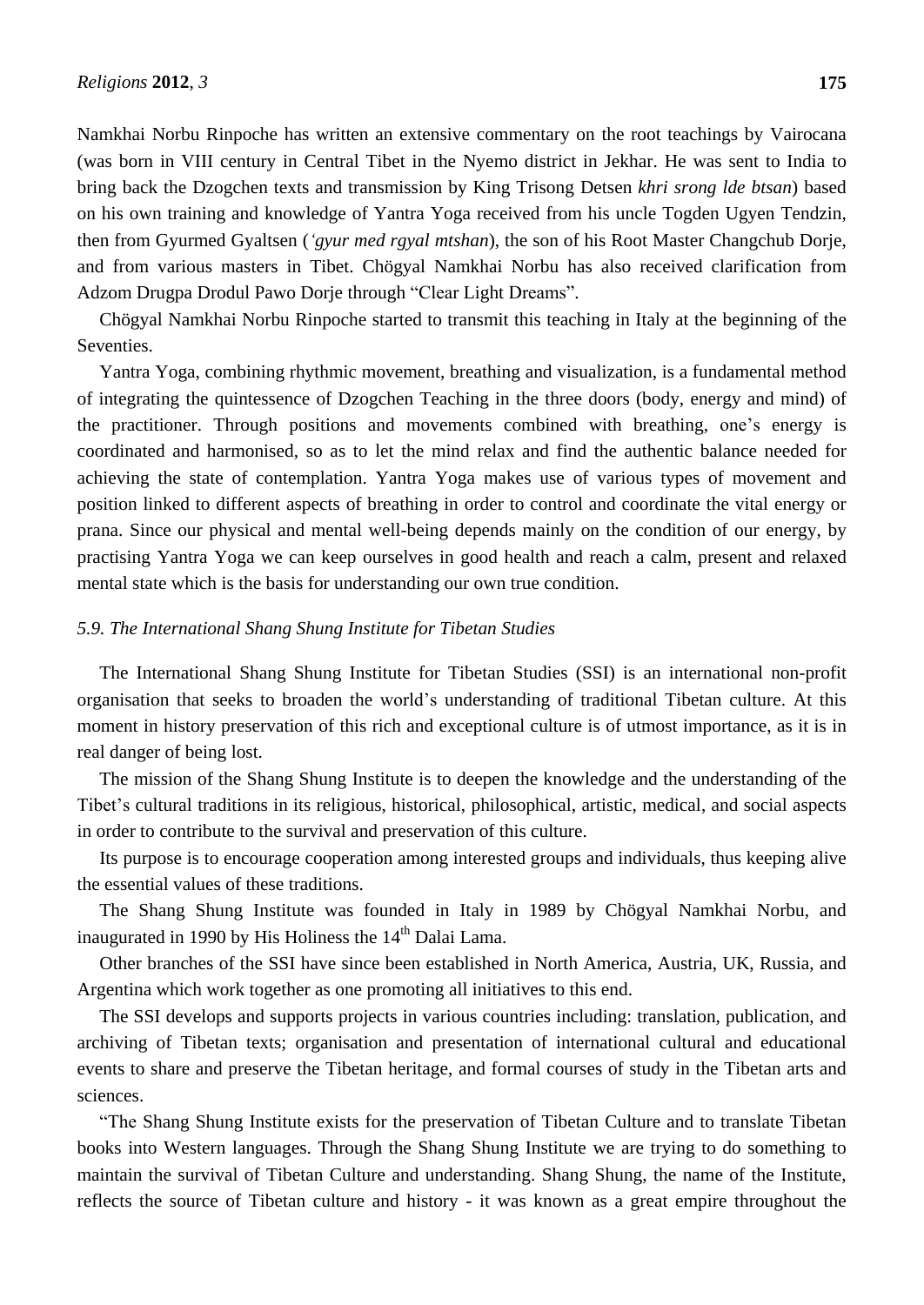Orient and the study of Shang Shung is extremely important if we are to understand the great antiquity, the unique nature and the universal importance of Tibetan Culture, past and present." Prof. Chögyal Namkhai Norbu Rinpoche, Founder of the Shang Shung Institute.

#### *5.10. Multimedia Archive*

The preservation and development of a large multimedia archive is one main focus of the Shang Shung Institute in Italy. The archive of the SSI contains a vast library of Tibetan language books, as well as a recording of every teaching or lecture that Chögyal Namkhai Norbu has given since 1976.

The library of more than 4,000 Tibetan books and manuscripts is one the most important specialist libraries in the West.

The Italian branch of the Shang Shung Institute also makes Chögyal Namkhai Norbu"s teachings available through live internet-based webcasts.

#### *5.11. School of Tibetan Medicine*

The study of traditional Tibetan Medicine, one of the oldest continuously practised healing systems on earth, is the main focus of the Shang Shung Institute in North America, founded in 1994.

It's achievements include: an extensive library of educational resources on Tibetan culture, an onsite and online bookstore full of materials on Tibetan Culture and the Dzogchen Teachings of Chögyal Namkhai Norbu, and many public programs and courses on Tibetan Culture & Art.

The most extensive project of the school to date is its four-year English-language programme of Tibetan medicine, based on the curriculum of the traditional medical schools of Tibet. The first of its kind in the West, this course takes place in Conway, Massachusetts, and culminates in a final internship at Qinghai University Tibetan Medicine College in Xining, China.

The "4-year Traditional Tibetan Medicine program" aims to educate doctors in the ancient tradition of Tibetan Medicine according to Tibetan standards.

The importance and the potential of the 4-year programme is also reflected in another Institute objective: formal application steps to make the "4-year Traditional Tibetan Medicine Program" compliant with official licensing regulations as per the State of Massachusetts Board of Education. In other words, completion of the application process will allow us to operate as a "post secondary proprietary school". Once this licence is obtained, the appeal of the 4-year course will radically change: it will not only respond to students' personal interest, but bring them much closer to a real legitimate professional career.

#### *5.12. Ka-ter Translation Project*

The "Ka-ter translation project" (Ka-ter is short for Kama (*bka' ma*), the unbroken Master to disciple texual tradition, and Terma (*gter ma*) the tradition of rediscovered texts) is the main focus of the Shang Shung Institute in Austria. Its goal is to study and research into the Tibetan language. This project includes a special training for translators from Tibetan, as well as an initiative to translate ancient Dzogchen texts into Western languages. The aim of this unique project is to guarantee correct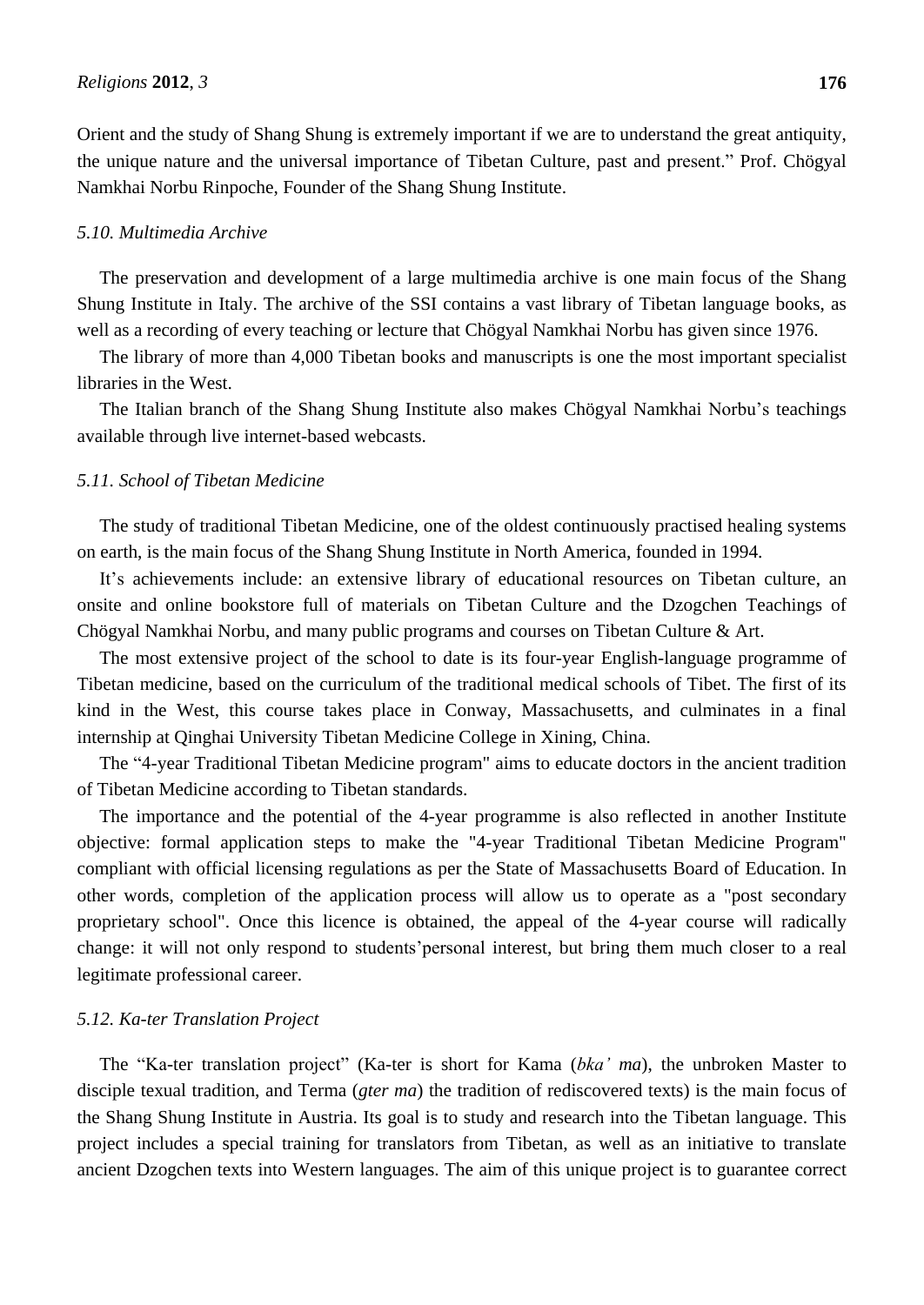and precise translations of Dzogchen texts so that future generations may have access to their unique wisdom.

About the Ka-Ter translation project Chögyal Namkhai Norbu said: "In order to become familiar with the unique knowledge of the ancient masters of Tibet, one must comprehend their scriptures and precious texts and make them available for future generations in Western language in a precise and correct translation. The Ka-ter Translation Project is an important step in that direction. I really hope that all of you who are interested in this area will support this project, directly or indirectly, and collaborate with its various aspects. You are really welcome to collaborate on this project!"

"The language tradition of the Tibetan people is the basis of the knowledge and history that the six original clans of the Tibetan people passed down from generation to generation. It is indisputable that the Tibetan language is the vein of life for all history and culture and therefore, the value of Tibetan knowledge and history is not just for Tibetan scholars alone. International scholars have also clearly realized that Tibetan knowledge is not just for Tibetan people, but it is important for all of humanity and for this reason they not only pay attention to it, but also care a lot about Tibetan culture. From the bottom of my heart, I would like to thank these scholars. Concerning the Tibetan language, the Tibetan people who originated from the six original clans live on the top of the world in the very large area known as the Land of Snows. Even though there are many dialects in this area, this place is well known as a holy Buddhist place. From the time of the three great ones, Shantarakshita, Padmasambhava and Trisong Deutsen until today, thanks to Buddhism, which can be considered the best of the five major sciences, all of the Tibetan people from Ngari to Amdo and Kham have a common language, a written language that allows them to understand each other. All scholars know this fact. However, Tibetan society needs to continue to develop their knowledge based on the changing times and situations by creating new terminology and vocabulary, and many scholars believe that we should use the already existing common language to create these new terms and vocabulary. The knowledge and economic development of each area should take into account the importance of rapid globalization. Therefore, it is necessary to cooperate in these efforts otherwise the Tibetan language could become endangered. It is important not only to be aware of this situation, but also to cooperate to retain the valuable knowledge of each nation. This is especially true for our Tibetan knowledge, which we need to save since it is of great value for all of humanity. Because of this, in these changing times and situations, I think it is very important to develop Tibetan knowledge. I would particularly like to let scholars know that I have spent many years researching the ancient history of the lineage of the six original Tibetan clans of Shang Shung and Tibet. These are also related to the famous five major sciences".

#### *5.13. Cultural and Educational*

The Shang Shung Institute regularly organises courses, seminars, and events related to all aspects of Tibetan culture. Our formal courses of study train students in the ancient Tibetan arts and sciences, including art, language, and traditional Tibetan medicine. We also promote informal events with the aim of introducing the general public to Tibetan culture. Our cultural and educational events have been promoted all over the world, primarily in North America and Europe.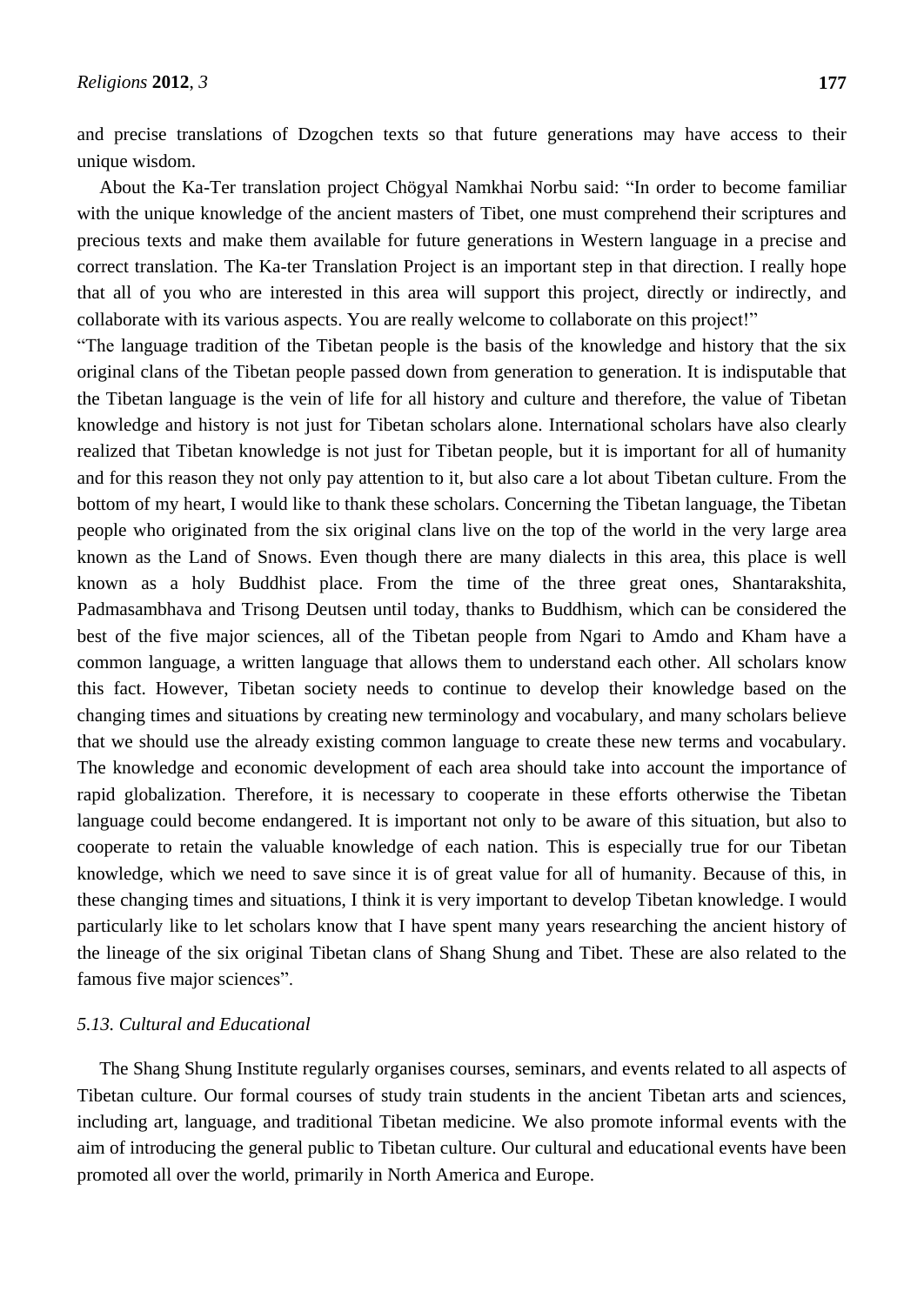#### *5.14. Shang Shung Publications*

Shang Shung Publications (Shang Shung Edizioni) was founded in Italy in 1983 with the mission of publishing the teachings of Chögyal Namkhai Norbu Rinpoche and of other Masters belonging to the Tibetan Buddhist Tradition. In 2006 the publishing house merged with the International Shang Shung Institute for Tibetan Studies.

The editorial activity covers both the translation of Tibetan texts by qualified translators, ensuring precise correspondence to the original meaning, and the transcription and translation of oral teachings given by Chögyal Namkhai Norbu Rinpoche in the international centers of the Dzogchen Community and elsewhere. This activity produces publications of great interest for both Dharma practitioners and the general public, along with a series of texts dedicated to the specific methods of Dzogchen, meant only for practitioners.

Shang Shung Publications, in collaboration with the International Publication Committee (IPC) of the Dzogchen Community, routinely checks all translations of the works of Chögyal Namkhai Norbu Rinpoche in various languages. Together, the Shang Shung Institute, the Publishing House and the IPC guarantee that all publications meet the required standards and ensure the protection of all aspects of copyright at the international level.

Chögyal Namkhai Norbu said about translations: "If you want to have an understanding of Dzogchen, then we need the original books. And particularly, if in the future you want to teach and keep that transmission, you must study and apply the original texts. It is not sufficient that you follow a teacher and listen what he says, although that might be good for you if you practice, for your realization. However, if you are a practitioner, you must also think about tomorrow and of other people. In fact, when we do practice we say from the beginning that we practice to benefit all beings. But how do we benefit them if we don't teach and do not preserve the Teachings for the future? So that's why we also need to know about the original books of Dzogchen. That is very important."

The Shang Shung Institute also publishes *The Mirror*, the bi-monthly newspaper of the International Dzogchen Community. Recently, Shang Shung Publications has expanded to include locations in Argentina and Russia.

### **Conclusions**

I hope from the deep of my heart that the first biography ever published of Chögyal Namkhai Norbu Rinpoche will be of some help to preserve pure and develop understanding of Dzogchen, as well as preserving Tibet's extraordinary cultural patrimony.

I deserved my very best to outline both his enormous work of Master as Dzogchen uninterrupted Lineage Holder and from the side of his academic research.

Paying Homage and Devotion to my Master, I Take Refuge in the Guru, *Namo Guru Bhyā.*

#### **Acknowledgements**

I express my gratitude to the Guest Editor of the Special Issue "Spiritual Exemplars", W. George Scarlett, PhD, whose comments were enormously helpful.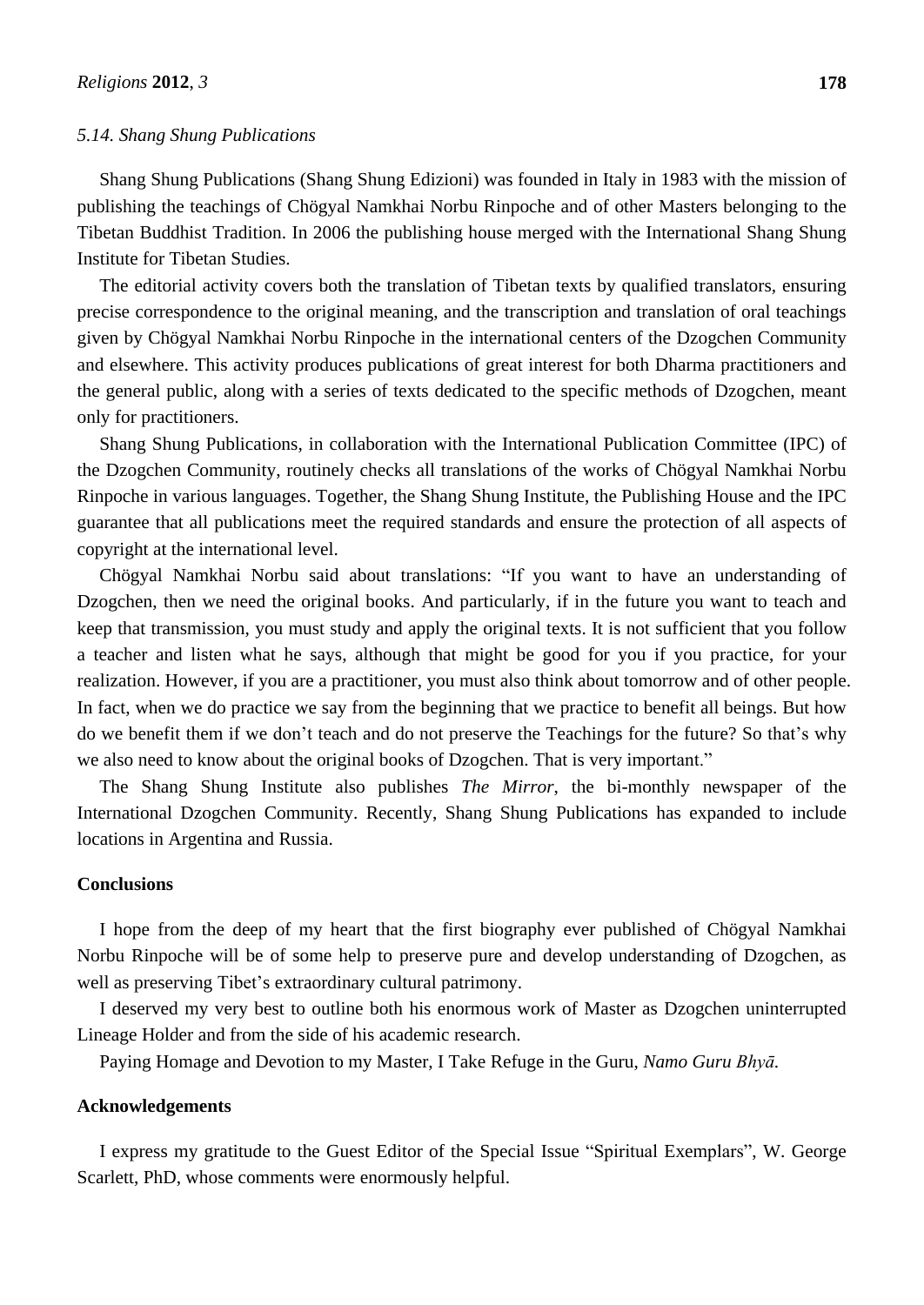To Fabian J. Sanders, Tibetan Language and Literature, Dept. Studies on Asia and Mediterranean Africa, University Ca" Foscari of Venice, Italy; Academic Director of the Shang Shung Institute for Tibetan Studies of United Kingdom, for his precious support for the transliteration of the Tibetan names and terms.

To Giacomella Orofino, Associate Professor of Tibetan Studies, Department of Asian, African and Mediterranean Studies and President of the Center of Buddhist Studies, University of Naples "L"Orientale", Italy, for her advices.

#### **References**

- 1. Norbu, C.N. *The Mirror: Advice on Presence and Awareness*; Shang Shung Publications: Arcidosso, Italy, 1983.
- 2. Norbu, C.N. *Dzogchen and Zen*; Blue Dolphin: Nevada City, CA, USA, 1984.
- 3. Norbu, C.N. *Cycle of Day and Night: An Essential Tibetan Text on the Practice of Dzogchen*; Station Hill Press: Barrytown, NY, USA, 1986.
- 4. Norbu, C.N. *Dzogchen: The Self Perfected State*; Snow Lion Publications: Ithaca, NY, USA, 1986.
- 5. Norbu, C.N. *Primordial Experience: An Introduction to Rdzogs-Chen Meditation*; Shambhala Publications: Boston, MA, USA, 1997.
- 6. Norbu, C.N. *Supreme Source: The Fundamental Tantra of Dzogchen Semde*; Snow Lion Publications: Ithaca, NY, USA, 1999.
- 7. Norbu, C.N. *Crystal and the Way of Light: Sutra, Tantra and Dzogchen*; Snow Lion Publications: Ithaca, NY, USA, 2000.
- 8. Norbu, C.N. *Dream Yoga and the Practice of Natural Light*; Snow Lion Publications: Ithaca, NY, USA, 2002.
- 9. Norbu, C.N. *Dzogchen Teachings*; Snow Lion Publications: Ithaca, NY, USA, 2006.
- 10. Norbu, C.N. *Longchenpa's Advice from the Heart*; Shang Shung Publications: Arcidosso, Italy, 2008.
- 11. Norbu, C.N. *Foundation of the Path*; Shang Shung Publications: Arcidosso, Italy, 2010.
- 12. Norbu, C.N. *Rainbow Body: The Life and Realization of Togden Urgyen Tenzin*; Shang Shung Publications: Arcidosso, Italy, 2010.
- 13. Norbu, C.N. *The Origins of Tibetan Thought and Culture*; Shang Shung Publications: Arcidosso, Italy, 1987.
- 14. Norbu, C.N. *The Necklace of gZi: A cultural History of Tibet*; Library of Tibetan Works and Archives, Office of His Holiness the Dalai Lama: Dharamsala, India, 1991
- 15. Norbu, C.N. *Gangs ti se'i dkar chag. A Bon-po Story of the Sacred Mountain Ti-se and the Blue Lake Ma-pang*; Partially translated into English (with R. Prats). IsMEO: Rome, Italy, 1999.
- 16. Norbu, C.N. *Drung, Deu and Bön Narrations, Symbolic Languages and Bön in Ancient Tibet*; Library of Tibetan Works and Archives, Office of His Holiness the Dalai Lama: Dharamsala, India, 1995.
- 17. Norbu, C.N. *Journey Among Tibetan Nomads: An Account of a Remote Civilization*; Paljor Publications: New Delhi, India, 1997.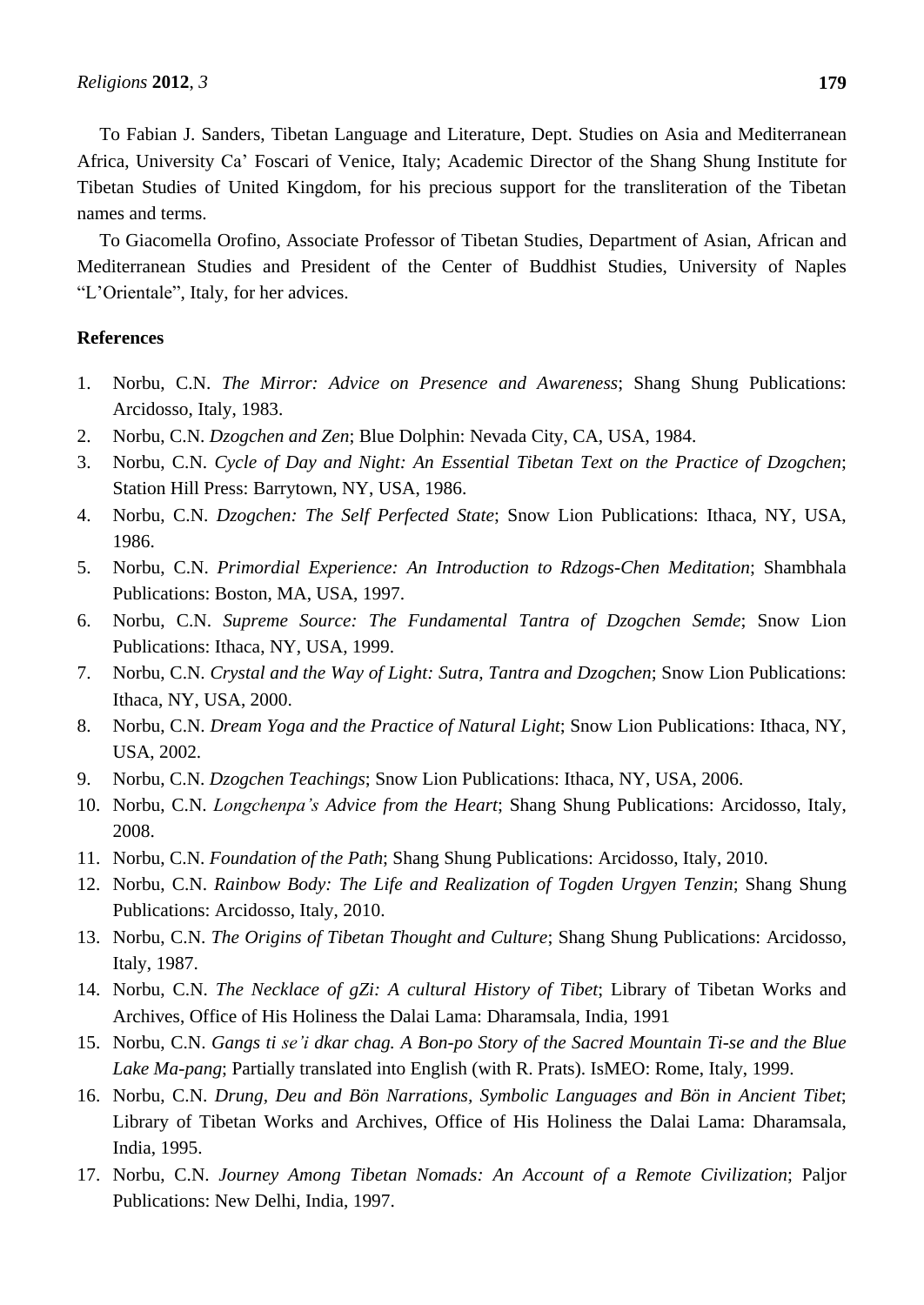- 18. Norbu, C.N. *The Light of Kailash: A History of Zhang Zhung and Tibet. Vol. 1. The Early Period*; Shang Shung Publications: Arcidosso, Italy, 2009.
- 19. Norbu, C.N. *Zhang Zhung. Images from a Lost Kingdom*; Shang Shung Publications: Arcidosso, Italy, 2010.
- 20. Norbu, C.N. *Key for Consulting the Tibetan Calendar*; Shang Shung Publications: Arcidosso, Italy, 2003.
- 21. Norbu, C.N. *Yantra Yoga. The Tibetan Yoga of Movement*; Snow Lion Publications: Ithaca, NY, USA, 2008.
- 22. Norbu, C.N. *Drajyor: Tibetan Phonetics for the Dzogchen Community*; Shang Shung Publications: Arcidosso, Italy, 1986.
- 23. Norbu, C.N. Keynote Lecture "Tibetan Medicine, Heritage of Mankind", University of Bologna, Bologna, Italy, 10 September 2010. DVD Trailer. Available online: http://youtube/oV6ncE8xQs0 (accessed on 12 March 2012).
- 24. Norbu, C.N. Keynote Lecture "Tibetan Medicine, Heritage of Mankind", University of Bologna, 10 September 2010. RAI Italian Broadcast Television. Available online: http://www.dzogchen.it/ press/?news\_en&n=1288535101\_489 (accessed on 12 March 2012).
- 25. Norbu, C.N. Keynote Lecture "Tibetan Medicine, Heritage of Mankind", University of Bologna, 10 September 2010. Available online: http://www.dzogchen.it/lp/conferenza\_2010-09- 11/index.php?lang=en (accessed on 12 March 2012).
- 26. Roberti di Sarsina, P.; Ottaviani, L.; Mella, J. Tibetan Medicine: A Unique Heritage of Person Centred Medicine. *EPMA J.* **2011**, *2*, 385–389.
- 27. Norbu, C.N. *Birth, Life and Death According to Tibetan Medicine and the Dzogchen Teaching*; Shang Shung Publications: Arcidosso, Italy, 2008.
- 28. Norbu, C.N. *The Practice of Tibetan Kunye Massage*; Shang Shung Publications: Arcidosso, Italy, 2010.
- 29. Norbu, C.N. *Healing with Fire: A Practical Manual of Tibetan Moxibustion*; Shang Shung Publications: Arcidosso, Italy, 2011.
- 30. Norbu, C.N. *The Mirror* **1990**, *1*, 1–11.

### **Appendix**

### **Web References**

**Charity Association for Person Centred Medicine—Associazione per la Medicina Centrata sulla Persona ONLUS (Organizzazione Non Lucrativa di UtilitàSociale—Non Lucrative Organization of Social Utility)**

[http://www.medicinacentratasullapersona.org](http://www.medicinacentratasullapersona.org/)

### **International Shang Shung Institute for Tibetan Studies**

Shang Shung Institute Italy [www.shangshunginstitute.org](http://www.shangshunginstitute.org/) Shang Shung Institute USA [www.shangshung.org](http://www.shangshung.org/) Shang Shung Institute Austria [www.ssi-austria.at](http://www.ssi-austria.at/) Shang Shung Institute UK <http://www.shangshunguk.org/v1/>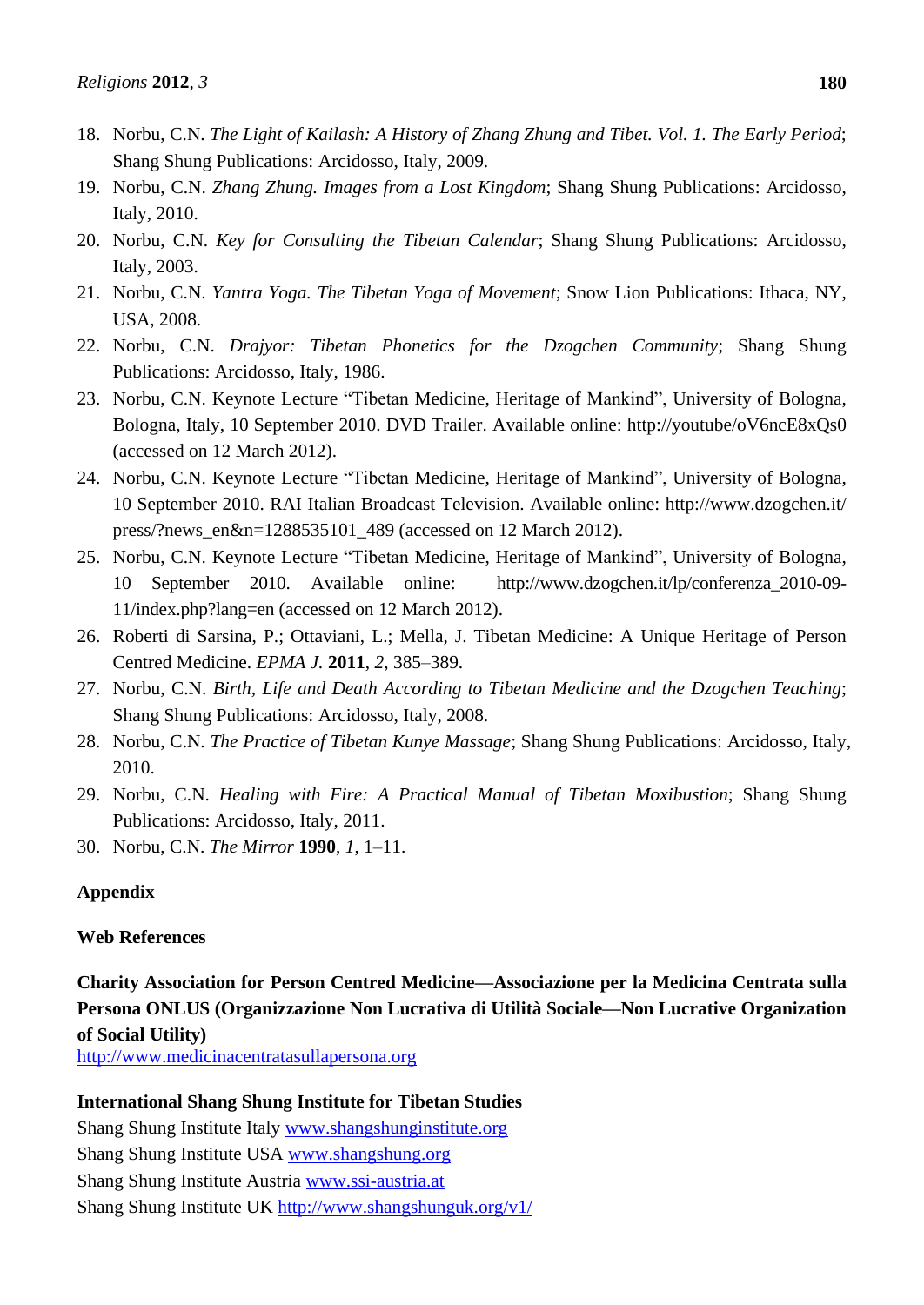# **The Mirror, The Newspaper of the International Dzogchen Community of Chögyal Namkhai Norbu Rinpoche**

<http://www.melong.com/>

**The Shang Shung Tibetan Healing Center** <http://www.tibetanmedicinecenter.com/shangshung/Welcome.html>

**The International Shang Shung Institute for Tibetan Studies—Multimedia Portal** [http://www.shangshunginstitute.com](http://www.shangshunginstitute.com/)

**The Shang Shung School of Tibetan Medicine** <http://shangshung.org/home/school.html> <http://tibetanmedicineschool.org/>

# **Shang Shung Publications**

[http://www.shangshungpublications.org](http://www.shangshungpublications.org/)

**Yantra Yoga** [http://www.yantrayoga.org](http://www.yantrayoga.org/)

**The Dance of the Vajra** <http://www.the-dance-of-the-vajra.org/en/>

# **Association for International Solidarity in Asia ONLUS—Non-Governmental Organization (NGO)**

[www.asia-ngo.org](http://www.asia-ngo.org/)

# **Merigar 30th Anniversary Celebrations "The Joy Of Being Here" July 2011**

[http://www.merigar30blog.com](http://www.merigar30blog.com/) [http://www.merigaranniversary.org](http://www.merigaranniversary.org/)

# **Dzogchen Communities (Gar) Worldwide**

Merigar West - Europe (Italy) [www.dzogchen.it](http://www.dzogchen.it/) Merigar East - Europe (Romania) [www.dzogchen.ro](http://www.dzogchen.ro/) Kunsangar South - Ukraine [http://www.dzogchencommunity.ru](http://www.dzogchencommunity.ru/) Tsegyalgar East - North America (Massachusetts, USA) [www.tsegyalgareast.org](http://www.tsegyalgareast.org/) Tsegyalgar West - North America (Baja, Mexico) [www.tsegyalgarwest.org](http://tsegyalgarwest.org/) Tashigar Norte - South America (Venezuela) [www.tashigarnorte.org](http://www.tashigarnorte.org/) Tashigar Sur - South America (Argentina) [www.tashigar-sur.com.ar](http://www.tashigar-sur.com.ar/) Namgyalgar - Oceania (Australia) [www.dzogchen.org.au](http://www.dzogchen.org.au/)